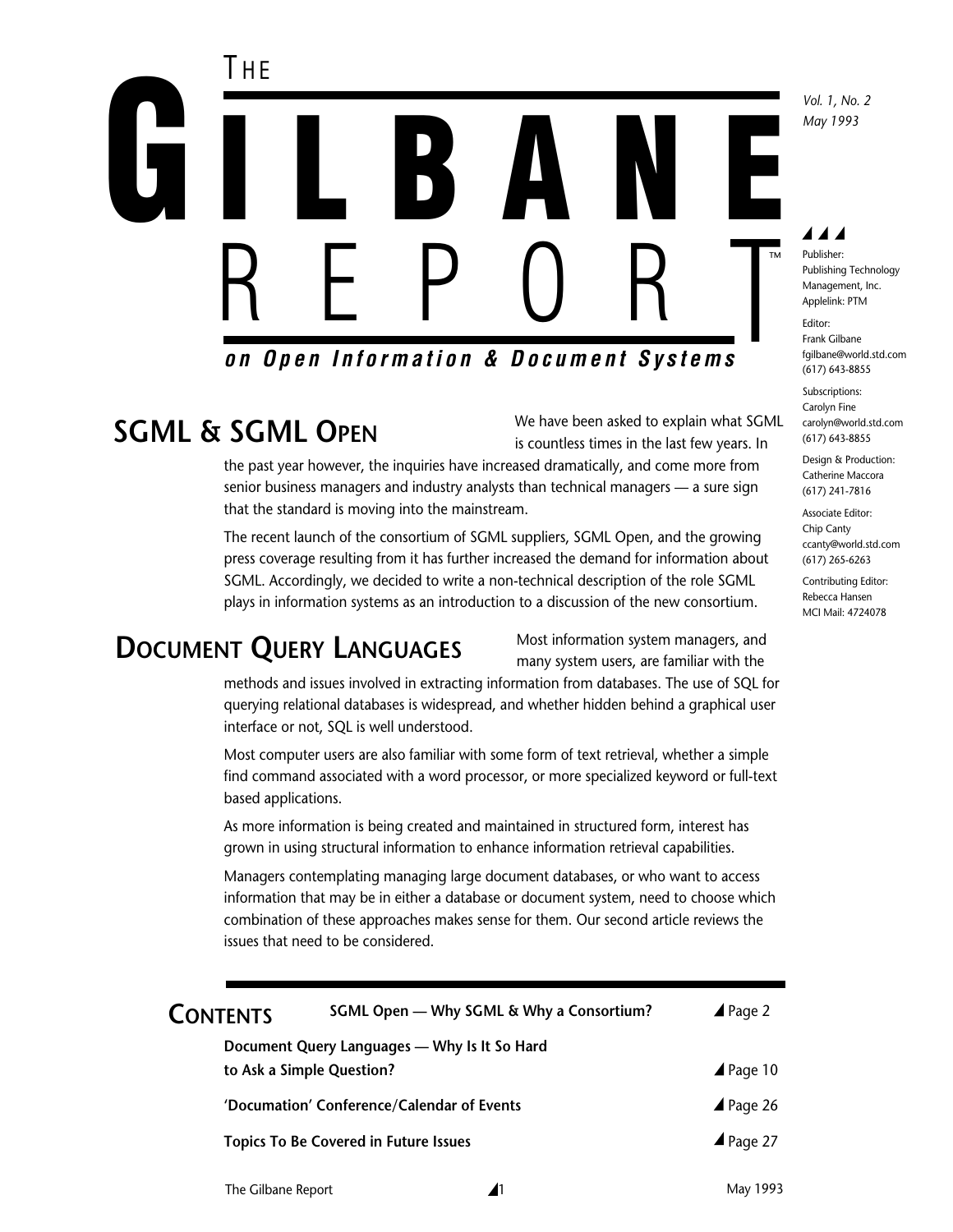# **SGML OPEN — WHY SGML & WHY A CONSORTIUM?**

An ISO standard since 1986, SGML (Standard Generalized Markup Language) is arguably the most critical information encoding standard for open document systems. Although SGML products have been available for years, the past twelve months have seen an explosion in interest

in SGML, and vendors have scrambled to answer this interest with new products. Both trends recently culminated in a new industry consortium that brings SGML users and vendors together: SGML Open.

Like other consortia, SGML Open provides a window onto the political agendas of competing vendors (and, in this case, standards organizations). While we will not cover political activity, we will examine a few legitimate concerns raised by some vendors, users, and standards developers. As always, our goal is to extract from the debate the critical information that you, as IS managers, need to make technology and business decisions.

To lay the groundwork for our discussion of the purpose of SGML Open and what it means to you, this article begins with an "executive overview" of the business problems SGML helps to solve in information systems.

# **SGML — EXECUTIVE OVERVIEW**

SGML is a powerful and complex standard, with many subtleties that make it difficult to describe even to persons with a technical background. We will not attempt a detailed

description here, but will describe the business problems SGML addresses, provide an accessible, conceptual description of how it works, and look at the driving forces behind the acceleration of SGML activity. For those interested in further technical detail, there is a growing collection of literature and tutorials and seminars.<sup>1</sup>

### **The Business Problem**

*" Most*

*that of*

*managing*

*strategic*

*information.*

*"*

Most succinctly, the business problem SGML addresses is that of managing strategic information. Corporations have certain types of strategic information (*e.g*., customer lists, proprietary research) in database form, but the majority of corporate information is in documents, whether on paper or in electronic files. *succinctly, the business*

Strategic information for manufacturing companies includes product design, logistics and support information; for pharmaceutical companies it includes experimental and clinical test results. Insurance, utility, petrochemical and other companies each have other kinds of critical information in document form. *problem SGML addresses is*

> What makes this information strategic? The answer is found by measuring its contribution to the success of the enterprise. The value of strategic information can be established (at least approximately) by asking a few questions. How much would it cost to replace? How long would it take to replace? What percentage of corporate revenues are directly related to the *information* portion of your product?

### **An Example**

Consider, for example, a manufacturer of heating and cooling subsystems for the transportation industry, the hypothetical Global X Corporation. Its products are used on planes, trains, cars and boats; they are sold to manufacturers of these products and to

<sup>1.</sup> The Graphic Communication Association (GCA) has the most complete list of books & articles related to SGML. The GCA provides seminars and tutorials and maintain a list consultants and vendors who provide similar services. They can be reached in Alexandria VA at (703) 519-8160. Also, see <*Tag*>, a newsletter devoted to SGML, and available from SGML Associates in Denver, CO.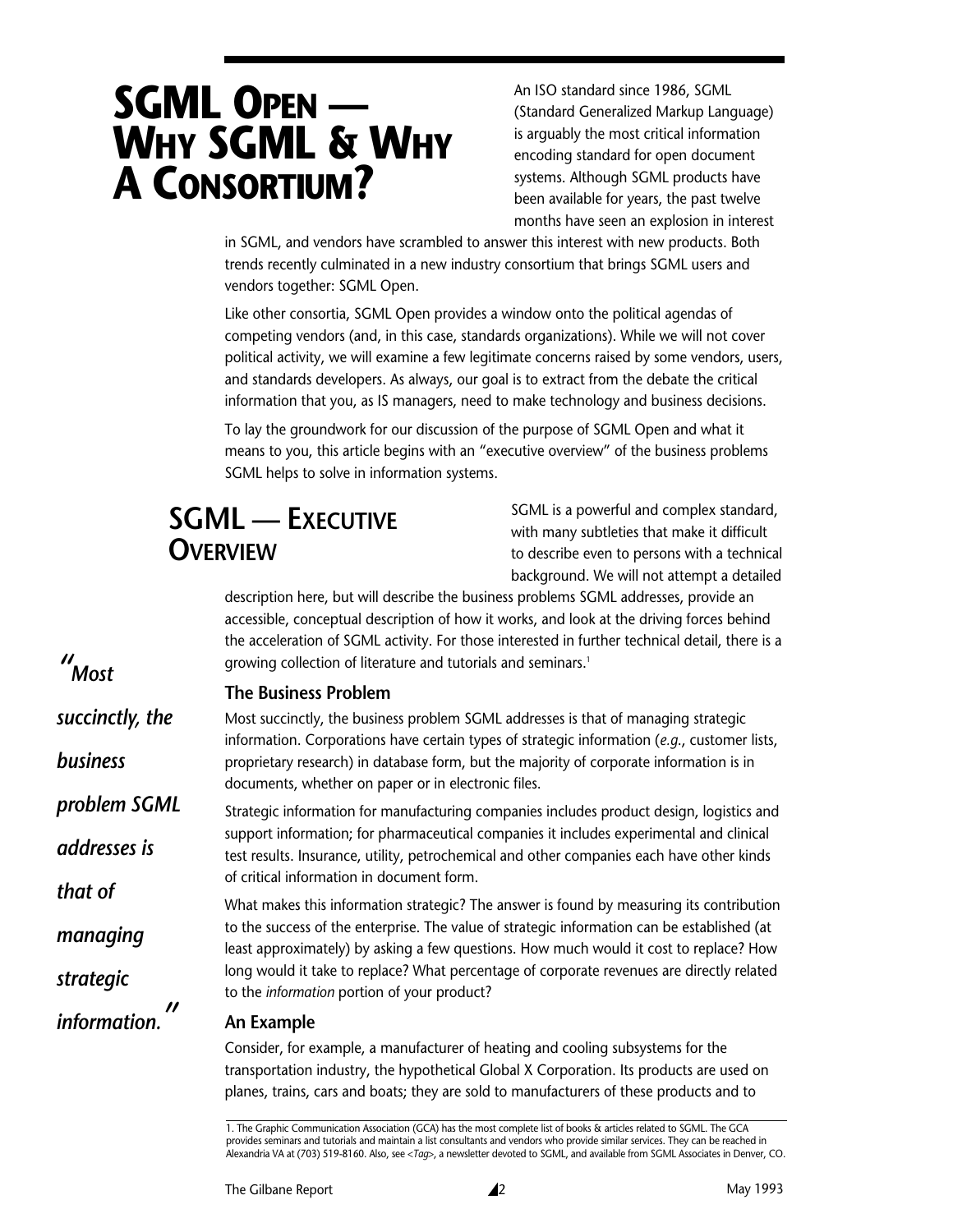those who use and maintain them. Global X buys components for its systems from many different suppliers. Important specifications about Global X's products (such as the threshold for a safety cutoff switch) must be shared with suppliers to ensure that every component that Global X purchases will work. Global X must also work within specifications set by its own manufacturing customers such as for the required level of electrical shielding for wire. (See Figure 1)

Much of this information must be available in both database form (*e.g.*, for inventory control) and in document form (for maintenance manuals). Furthermore, the integrity of the information is critical to both the safety of the operator and quality of the product.



Determining how to share this kind of information — in a cost-effective way — is a huge challenge facing companies today. Costs to consider include those of sharing information with suppliers, with customers and with other departments, as well as the cost of migrating applications and data to new computer equipment and software applications over time.

SGML helps alleviate these problems — how?

### **What Does SGML Do?**

SGML was originally developed to allow publishing systems to exchange information in document form. The developers of the standard were publishing systems users.<sup>2</sup> When they started analyzing documents to see what was making interchange so difficult, they recognized three types of information maintained for every document (see Figure 2):

- its data content (what the document says),
- its presentation or format (how the document looks), and
- its logical structure (how information is organized within the document).

The authors of the standard saw that these three types of information are often directly related to each other — the more important the heading, the larger the type. But they also saw that this was not always true — one cannot assume that every instance of a phrase in 10 point bold is a figure title. It became clear that every system could interpret

<sup>2.</sup> Although some of these developers, like the editor, Charles Goldfarb, worked for vendors, they mostly worked for in-house publishing organizations rather than product development organizations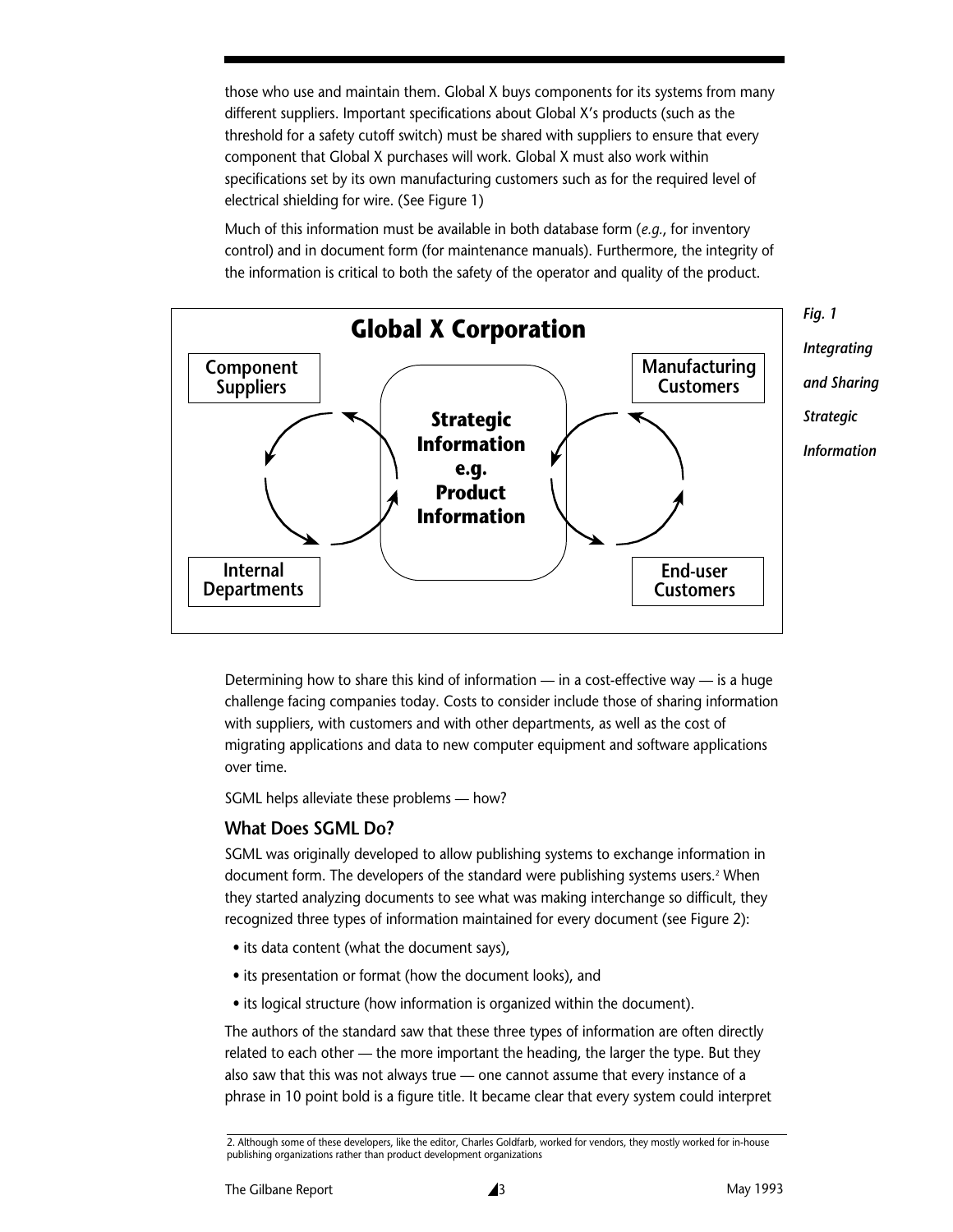

and represent the content of documents, but that their structural information was mostly ignored (except to the extent it was reflected in the way the documents were formatted). On the other hand, how formatting information was dealt with often differed widely from one system to another.

Then and now, the real problem for interchange is that each publishing system uses a different language to identify parts of documents and to attach formatting characteristics to them. Not only do these languages differ, but they reflect capabilities of different proprietary products.

For example, System A may have one or more commands in its language for adjusting the amount of space used to indent the first line of a paragraph (as in the subparagraph in Figure 2). System B might have the same *capability*, but employ an entirely different *method* to adjust this space (for example, it may make a relative adjustment from surrounding text elements instead of adjusting from the absolute left margin). System C may not be able to make this kind of adjustment at all. *companies that want to reuse information for*

SGML deals with this problem by providing a standard and robust, yet rigorous, way to interchange document *content* and *structure*, leaving the issue of how to format the information to individual applications. This is why you hear about the importance of separating structure and content from *form*. After all, the reasoning goes, isn't it the data content that is important? And isn't it the organization (structure) of the content that provides us with a context for correctly interpreting it? *more than exchanging documents*

Form, on the other hand, is a by-product of a particular application. Not only is the formatting information the most difficult to share, it is also the least important.<sup>3</sup> *between*

Since it is the formatting features that differentiate their products, vendors at first had no interest in a common formatting language. They were, however, at least willing to consider a standard, like SGML, that dealt with content and structure only. *publishing*

### **Why Is SGML Of Interest To IS Managers Today?**

Today we expect more from SGML. There are many companies that want to reuse information for more than exchanging documents between publishing systems. We want to be able to "publish" the same information on different media, and we want to engineer and manage document information to improve our business processes.

*"There are many*

<sup>3.</sup> This is not to say that formatting information is not useful and important — just less so for certain applications. There are cases where the formatting information is *at least* as important as the content, e.g., advertising. We will cover the challenge of interchanging formatting information in a future issue.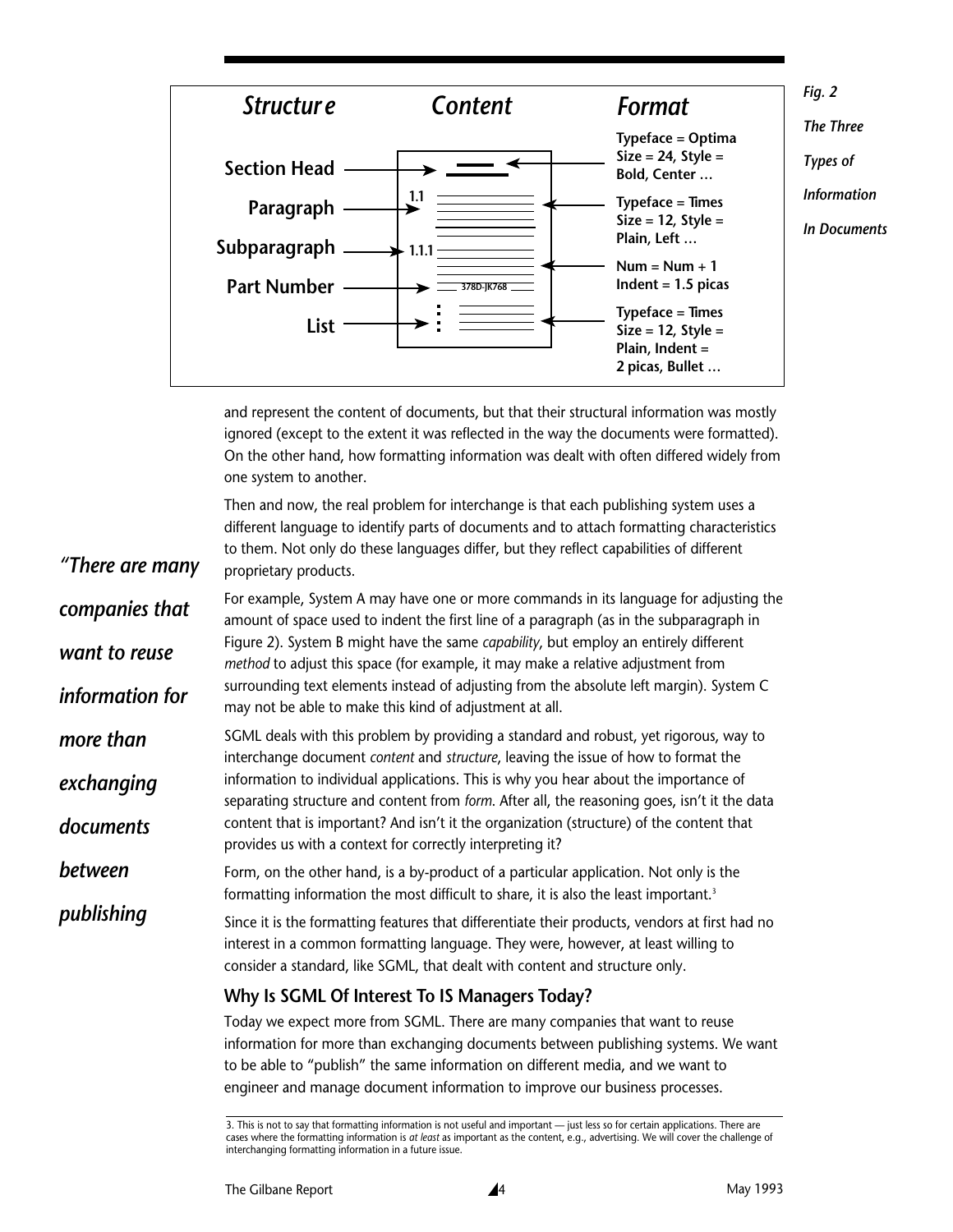Indeed, if we design our information appropriately, it can be reused in powerful ways *information engineering* does not (or should not) refer only to information in databases. Information should be re-engineered so that it can be used in both databases *and* documents.

In our previous issue we discussed an issue too often ignored in the open systems debate: the importance of *open information* as opposed to open platforms and open networks. Figure 3 illustrates how open information can be used by different applications, as well as by different vendors addressing the same application. In this example, it is inefficient and costly to have the same *part number* object replicated in each of several applications that need to use it; instead we want to store the part number once and allow each application to share it.



### **Relation To Client/Server**

Figure 3 also illustrates the role of SGML in client/server environments, where multiple applications (clients) can access shared information from a server. The more heterogeneous your client/server environment, the more value SGML can provide. It is especially important to what Apple now calls *client/client/server* applications, where information must flow freely from a server to a desktop to a handheld personal digital assistant; in such environments, file-system independence is even more critical.

Three applications that lend themselves well to the client/server model are document, data and image management. SGML is especially well-suited to such applications, because it facilitates the sharing of document information elements (including images') residing on the data server. Many different client applications can retrieve and update SGML-tagged information from such server-based repositories.

### **The Driving Forces Behind SGML Adoption**

Not every good idea gets taken seriously, and the best products do not always make it in the marketplace. Whether or not we agree that SGML is a good idea, if it does not have enough market momentum behind it we may not feel safe incorporating it into our information-management strategies.

SGML today is showing such momentum, in at least four ways:

**It provides real value to users**. SGML protects investment in information because it is vendor independent, it reduces information management costs by allowing data to be re-used rather than re-created, and it contributes to greater interoperability between multiple document system applications.

<sup>4. .</sup> AIIM (the Association for Information and Image Management) and its members are developing an SGML application to facilitate interchange of information about images.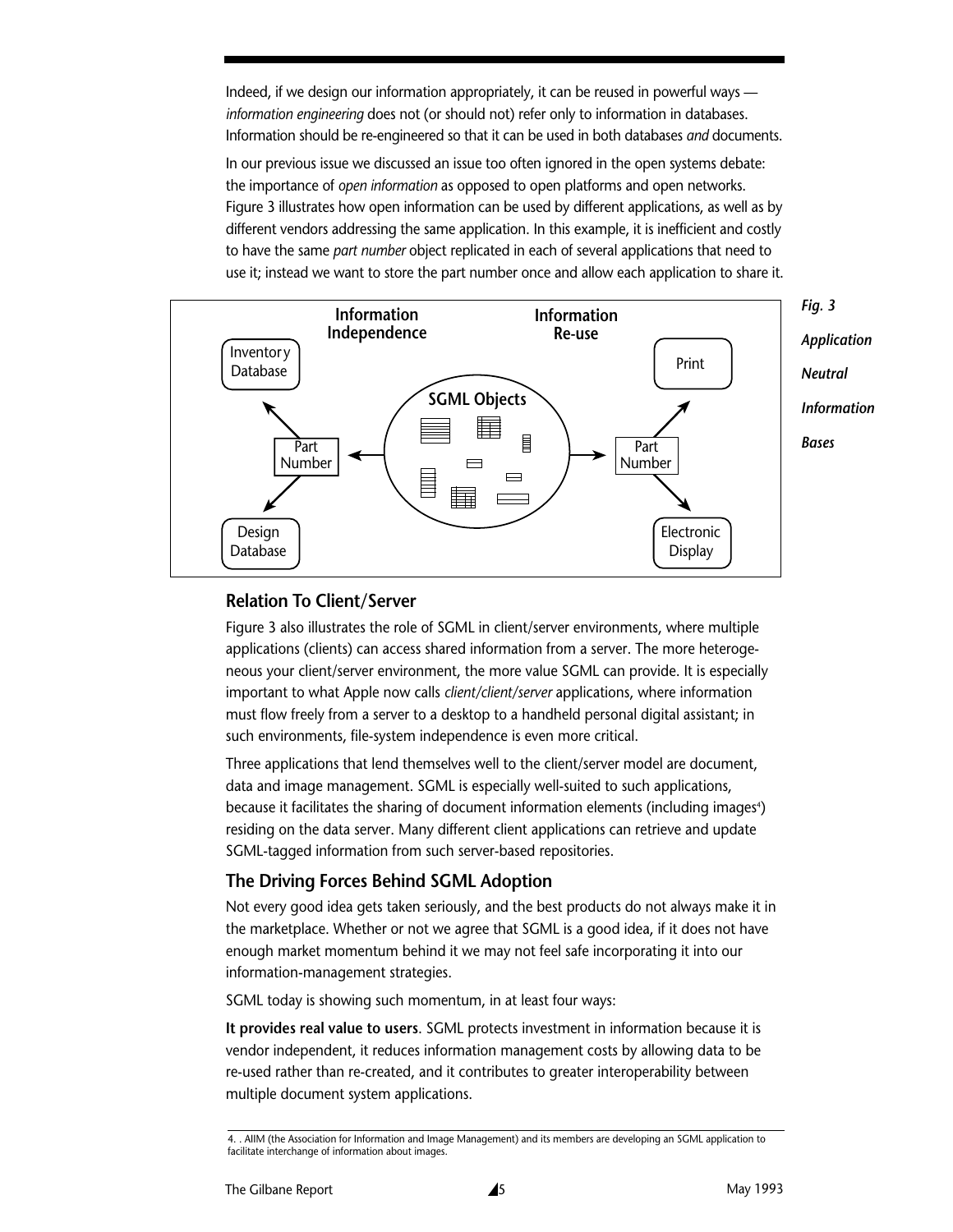**It has strong vendor support**. All major document system vendors offer products that support SGML today.

**It supports future technology**. SGML is not a standard that will hold back technology. It can even be used to describe complex, object-oriented, multimedia databases.

**It is being used successfully to define industry requirements**. Large vertical industries (aerospace, automotive, commercial aviation, computer, defense, electronics, telecommunications) as well as government agencies have begun to require support for common SGML applications.

Vendors can support a standard either by competing with one another to implement particular applications, or by cooperating to ensure that all such applications work well together to solve larger problems. In the case of SGML, vendors are now doing both.

## **SGML OPEN**

*" If SGML is*

*already an*

*accepted*

*international*

*why do we*

*need a vendor*

*consortium? "*

After its first meeting in February 1993 at the at the Winter TechDoc conference in

San Antonio, Texas, the SGML Open consortium was officially launched in April at Seybold Seminars in Boston. Its 33 founding members represent virtually all the current major suppliers of SGML solutions, as well as a few large organizations that are primarily SGML users.

Elections for officers will be held in June. In the meantime, the consortium's acting executive committee consists of Yuri Rubinsky, chairman; Larry Bohn, president; and Haviland Wright, chief technologist. (Rubinsky is president of SoftQuad, Bohn is senior VP of Interleaf, and Wright is president of Avalanche Development Company.) The Board of Industry Advisors includes Esther Dyson, publisher of *Release 1.0*; Frank Gilbane, editor and publisher of this report; Charles Goldfarb, editor of the SGML standard; and Jonathan Seybold, president of Seybold Seminars and publisher of Seybold Publications.

Relationships with the Graphic Communication Association (GCA), the GCA Research Institute (GCARI) and the international SGML Users Group were also announced. See Figure 5 for the official organizational structure. *standard, then*

> According to its mission statement "SGML Open is a non-profit, international consortium of providers of products and services, dedicated to accelerating the further adoption, application and implementation of the Standard Generalized Markup Language, the international standard for open interchange of documents and structured information objects." The consortium intends to accomplish this by focusing on:

- marketing the benefits of SGML to commercial industry, and
- working together to increase the level of interoperability between different kinds of SGML applications and different SGML products.

It is worth noting that, unlike some other vendor consortiums, SGML Open was not formed to oppose or punish another vendor or group of vendors. Nearly every SGML vendor of note has already joined SGML Open; no one has been left out of the loop, intentionally or otherwise. This is particularly good news for companies interested in adopting open systems based on open information.

### **Do We Need A Consortium?**

The most common question about SGML Open from the user community has been "if SGML is already an accepted international standard, then why do we need a vendor consortium?"

Users seem to have two different reasons for asking this question. Some fear that having vendors talk to each other may do more to compromise the standard than to implement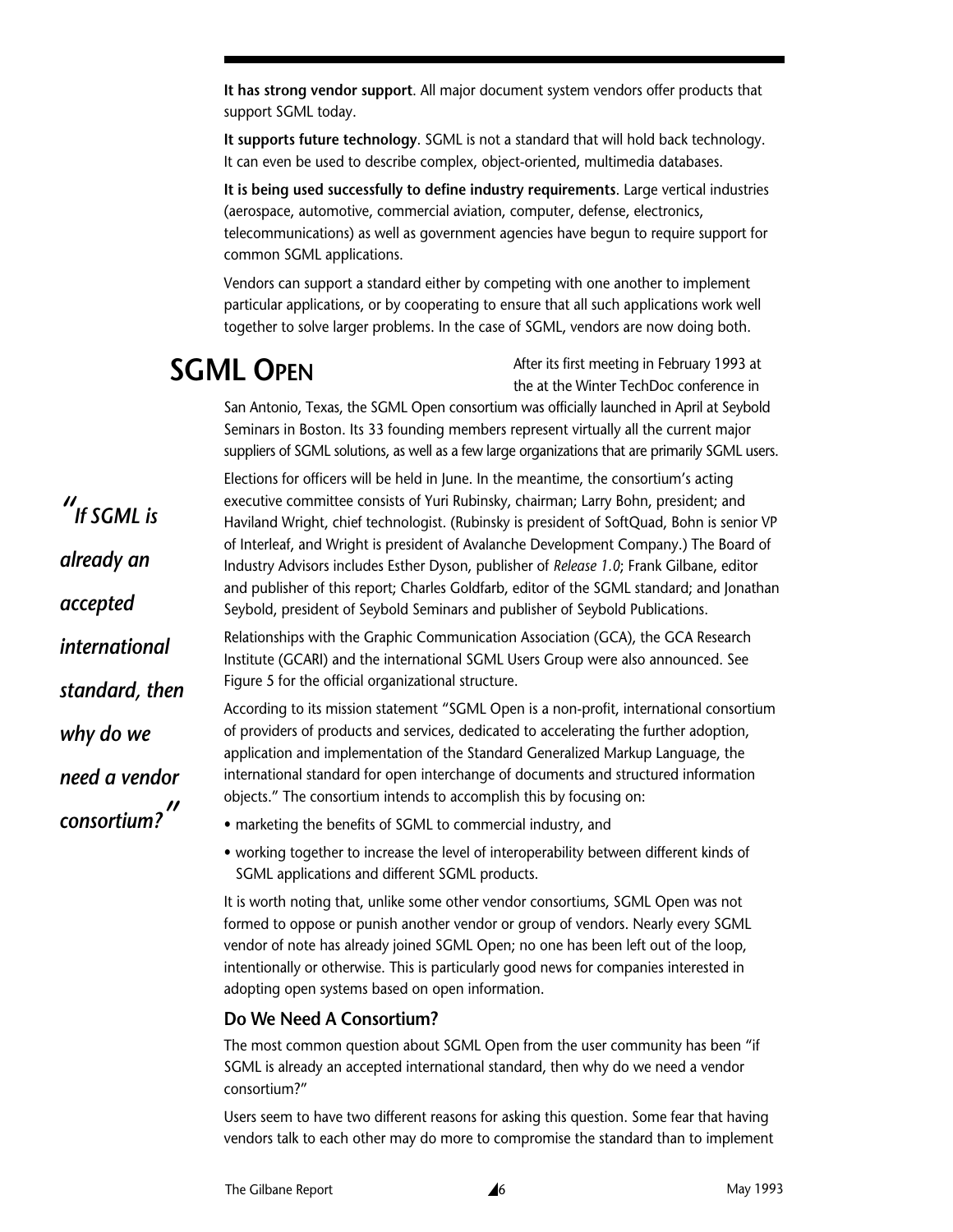it, *i.e*., do more harm than good. Others wonder whether the founding of the consortium implies that something is wrong with SGML itself.

Both concerns are reasonable and should be addressed.

#### *Marketing The Benefits Of SGML*

One reason why users will benefit from a vendor consortium is that it is in each vendor's interest to educate potential adopters of SGML to understand the value of purchasing SGML solutions. SGML is difficult to describe, and vendors to date have been only partially successful in marketing it; customers seem to have trouble distinguishing the capabilities of a particular vendor's product from the features of SGML itself.

We can now expect that both the quality and consistency of vendor messages regarding SGML will improve. The consortium has explicitly disclaimed interest in policing claims of SGML compliance, but since all major SGML vendors joined the consortium, one can expect a healthy degree of self-policing.



The vendors of course want to sell their products and to recover the often significant costs of developing sophisticated SGML tools. Their collective view of the opportunity in SGML market is illustrated in Figure 4. The more successful the vendors are, the more they will invest in open information solutions based on SGML, and the more they will compete to develop SGML products that are even easier to use. We should cheer them on.

#### *The Interoperability Issue*

The second reason we need a consortium is even more compelling. SGML is a powerful enabling standard that is not limited, in any way, in the kinds of documents or information it can represent. This flexibility is a basic user requirement of the standard.

How we take advantage of this flexibility will change over time. SGML, for example, does not constrain us in any way to use a particular graphics (or math or tabular) notation, nor does it tell us how we must describe or identify each such notation. As better notations are developed, we can decide when and how to use them within SGML documents.

But for true interoperability, everyone involved must agree on what notations to use and how they are identified. In other words, the freedom SGML gives us carries with it an obligation to communicate with each other about *how* we use the standard. It is clearly in SGML's favor that it lets us use any type of data, and that it provides a well-defined mechanism for including data in other notations. But both parties to the exchange of SGML documents must share an understanding of how that mechanism will to be used.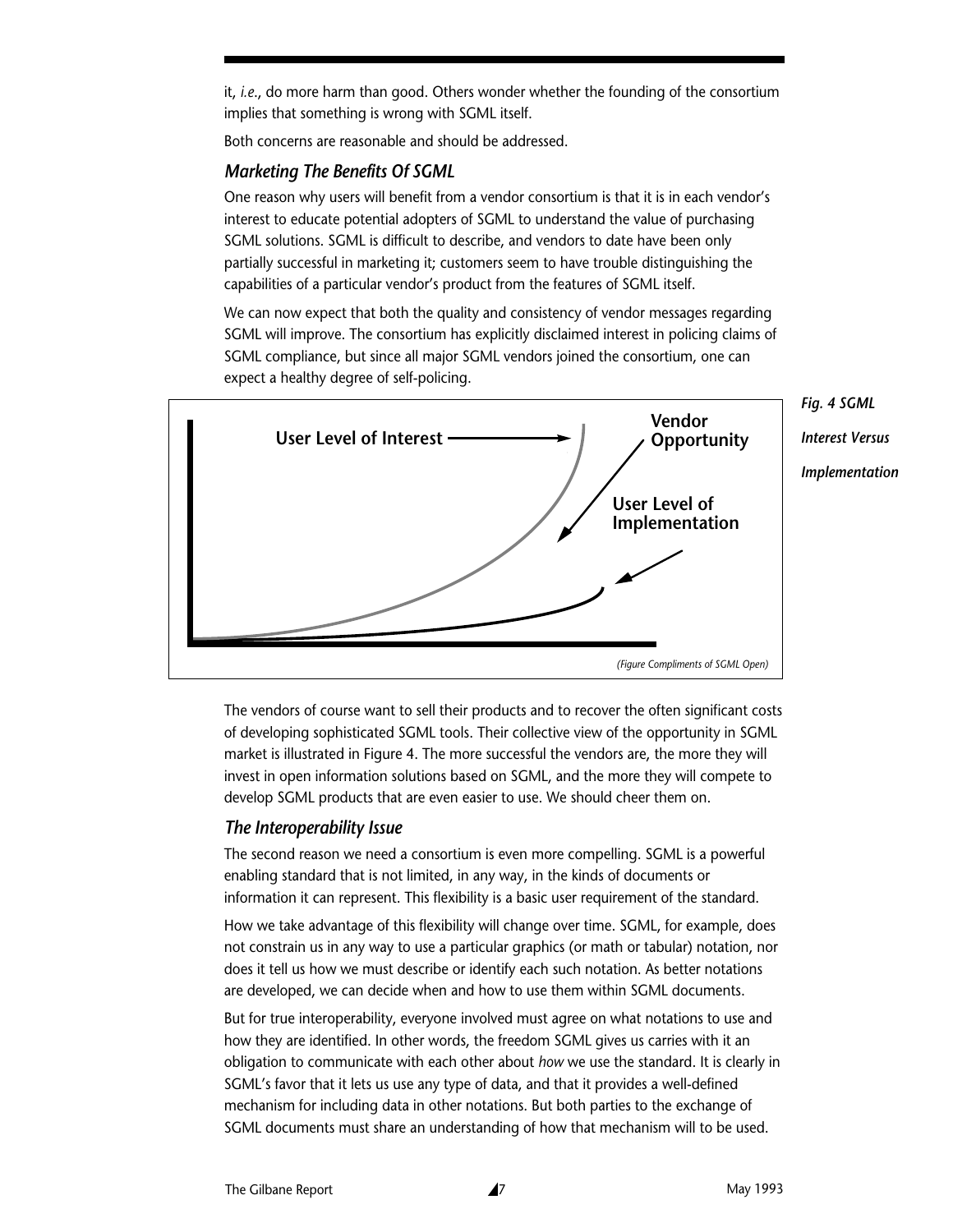In other words, SGML may be *necessary* for exchanging documents effectively, but it alone may not provide *sufficient* information to allow others to accept and interpret them. SGML is an enabling standard; implementing it effectively for a given purpose at a given time requires communication and, perhaps, additional standards or protocols that extend SGML in various ways.

Remember, it is precisely *because* SGML is so robust and flexible that we need to facilitate interoperability, not because it is lacking in some way. The vendors in SGML Open can contribute significantly to interoperability by helping their *users* determine what kinds of guidelines make sense for their applications, and by working together to make sure their products support these users' needs.

#### **The Issues**

*" Remember,* 

*it is precisely*

*because SGML*

*is so robust and*

*we need to*

*not because it*

*is lacking in*

*some way.*

*"*

*facilitate*

Other concerns have been raised by members of ANSI and ISO standards bodies. Although in our view the consortium has addressed these issues satisfactorily, it is especially important that potential implementors of SGML understand them because they go right to the heart of the benefits of SGML.

The standards developers' first concern is a natural one. They have put a huge amount of effort, over many years, into creating a successful standard. Yet for many years SGML was largely ignored and sometimes derided by vendors, including some who have since joined the consortium. The authors of SGML are now wary of ceding to these vendors a leadership role in promulgating "their" standard. They also tend to be suspicious of any lobbying by vendors for changes to the standard itself. *flexible that* 

Vendors, however, must be involved. Practically speaking, adopting SGML means using some vendor's tools. The more tools that vendors create, the more experience they will get in designing user interfaces that make SGML accessible, and the more users will reap the benefit. The biggest single hindrance to wide-scale adoption of SGML in the '80s was the paucity of SGML products that gave non-technical users access to SGML applications. Vendors themselves have now decided that SGML is a business to be in, and they are increasing their SGML product development activities. This should be welcome news. *interoperability,*

### *Will SGML Open "Water down" SGML?*

The other issue that concerns standards developers is that the consortium will compromise SGML by coming up with a "lowest common denominator" approach — something they can

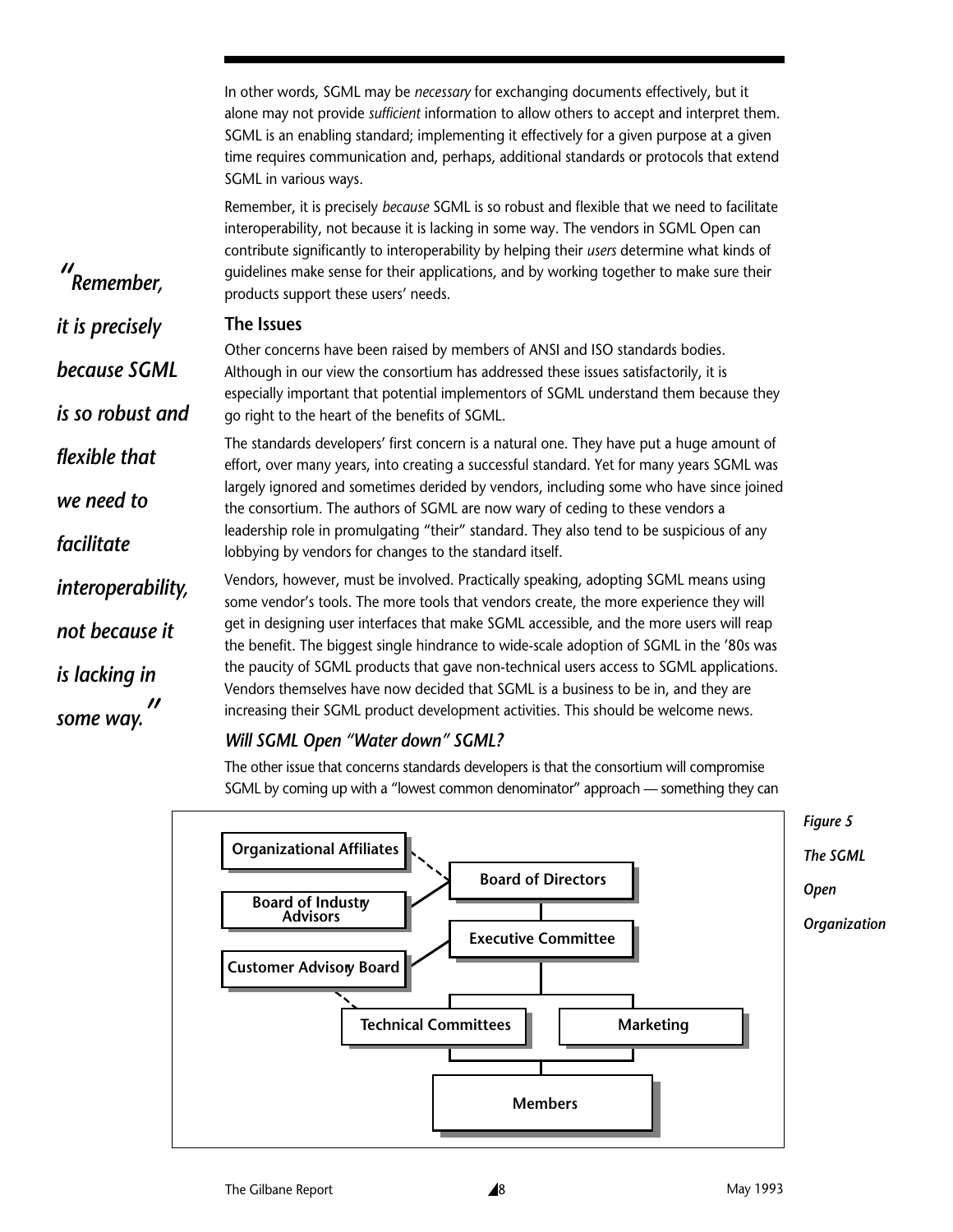all support regardless of whether it solves users' needs or even conforms to the standard. The flexibility and power of SGML would be lost to users if vendors adopted such a strategy.

This, in our view, is a legitimate concern. None of the vendors *intend* to follow this path, but vendors and users alike share a natural tendency both to think about SGML in concrete terms and to fall back and reuse that which has worked before.

To apply SGML to real world problems, you must define the scope of each problem and apply (bind) a particular SGML solution to it. Once one finds a solution to a particular problem, it is natural to try to apply the same solution elsewhere, even to what may be very different problems.

Consider tables, for example. One can model tabular data in many different ways under SGML; some will be better suited for a particular application than others. Yet if one application of SGML (*e.g*., CALS) deals satisfactorily with complex tabular material, users are apt to try to apply the same model to other applications, even if others would be more appropriate.<sup>5</sup>

The particular concern of the standard-makers is that vendors, too, may foist inappropriate SGML solutions on customers, especially if the vendors agree to support particular models and not others.

### *Should You Be Concerned About These Issues?*

We think the consortium understands these issues and that they will work to avoid falling into such traps.

The SGML Open organization (see Figure 5) is designed to ensure a balanced program of activities. The Board of Industry Advisor's job is to help keep the consortium on track with its own charter as well as with other industry developments. Charles Goldfarb, a member of the board, the editor of the SGML standard, and an influential member of ANSI and ISO standards committees, will facilitate complementary relations between the standards bodies and the consortium. The Customer Advisory Board and the Organizational Affiliates (the GCA and the International SGML Users Group) will help keep user requirements at the forefront.

*How To Find Out More About SGML Open*

*For further information contact one of the acting officers, or call (416) 239-4801.* 

*The current address for SGML Open is:*

*SGML Open P.O. Box 7094 Boulder CO 80306*

All in all, we are very encouraged by the wide support SGML Open has received already. We hope vendors invest more than words in advancing the consortium's agenda. Such a consortium cannot clear every obstacle that companies now face in adopting SGML, but as SGML implementations proliferate in the next few years, it can help vendors and users both to obtain the greatest payback with the least amount of unnecessary risk.

By promoting a standard vocabulary through which to describe SGML features and compare products, and by identifying issues that are best addressed by the SGML community as a whole, this consortium can foster stable growth and thus reduce risk for all companies that need open information.

<sup>5.</sup> This is one of the reasons SGML is often confused with the DoD's CALS standards. SGML is one of the standards that the DoD has adopted as part of the CALS initiative. Their use of SGML is different, and not necessary applicable to other industrial uses. This is why industries (like the automotive) have their own SGML initiatives under way.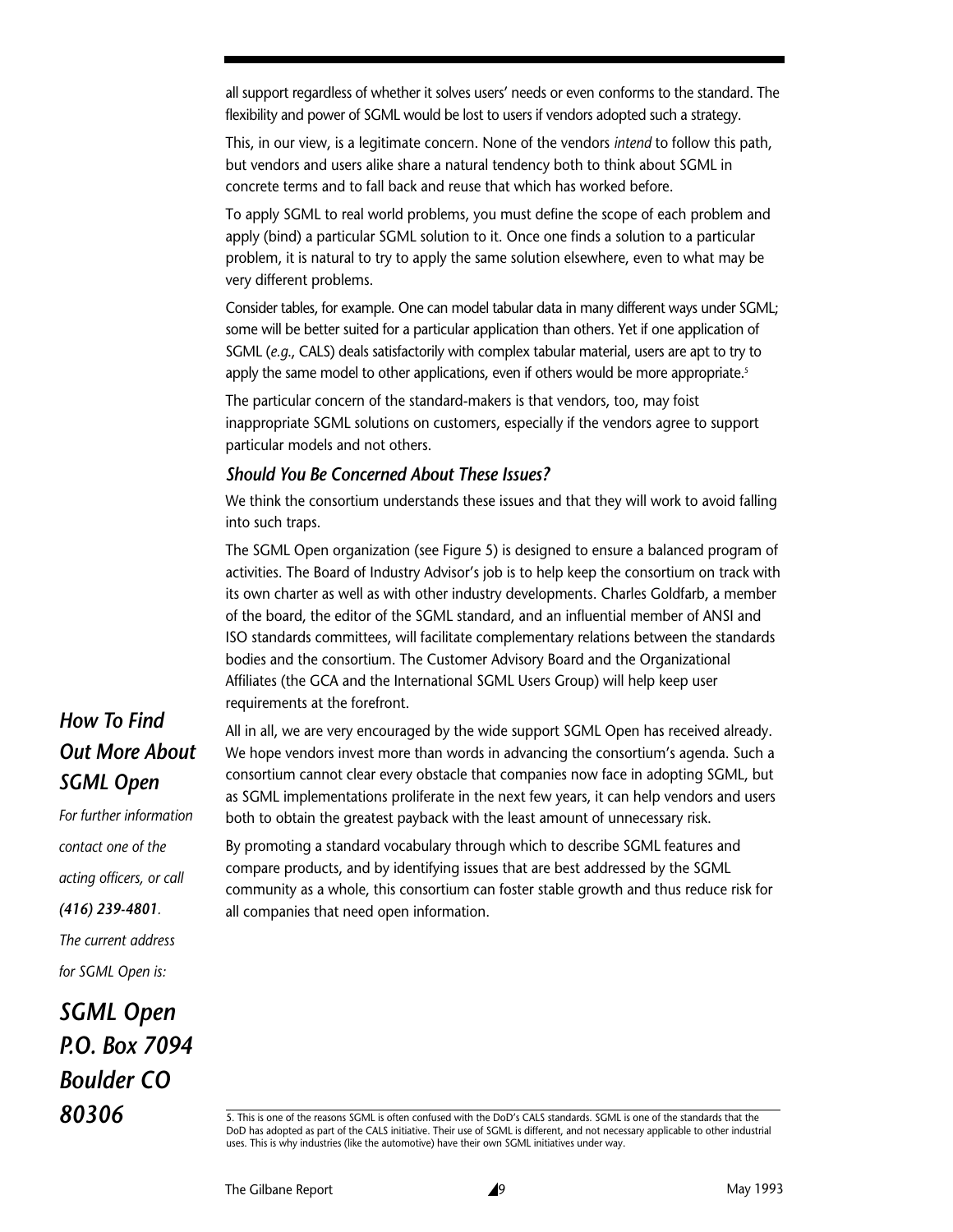# **DOCUMENT QUERY LANGUAGES —**

# *WHY IS IT SO HARD TO ASK A SIMPLE QUESTION?*

# **EXECUTIVE SUMMARY**

## **Strategic Overview**

• Today's databases were designed to

handle fielded, mostly numerical data. Many features of these database systems cannot yet be used to manage libraries of text and mixed-media documents.

- Due to rapid growth of on-line text and document storage, many information-systems managers need to develop plans for managing databases of complex documents.
- This article addresses how trends in the development of document query languages can help answer this need.

### **Document Query Languages & Retrieval Systems**

- Today's mostly relational databases are not optimized for text-processing, and they do not deal particularly well with text documents.
- There are several interesting reasons beyond text-retrieval why information-systems professionals should pay attention to trends in document management and retrieval.
- Documents employ deceivingly complex data structures that are difficult to model. Most computer programs deal with documents by abstracting only the data of most value to a particular application.
- Despite new tools that build queries automatically, formal query languages are still needed, for use both in interactive and embedded queries.
- Content-based queries start by assuming that the data within each document is unique. Full-text content searches are quite fast, but they are best used on relatively stable document libraries.
- Database-oriented queries are typically SQL applications managing DBMSs that contain or point to documents. They are particularly well-suited for revision management or workflow management systems.
- Structure-sensitive queries support precisely defined searches, and can be used to attach comments or formatting data to read-only documents. They require that the structure of the documents themselves be modelled with a language such as SGML.

### **Risks & Costs**

- Few document-retrieval products require that source data be converted to proprietary formats. Most, however, create large indexes that must be stored on-line with the source documents.
- Some products, especially the structure-based ones, require that documents be converted to and stored in ISO-standard SGML format. More standards are needed to manage documents in this format; some that have been approved are not yet supported by commercial data-retrieval products.

## **Conclusions & Recommendations**

• Modern document-retrieval technologies can make businesses more competitive in manyways, some of which are not widely acknowledged.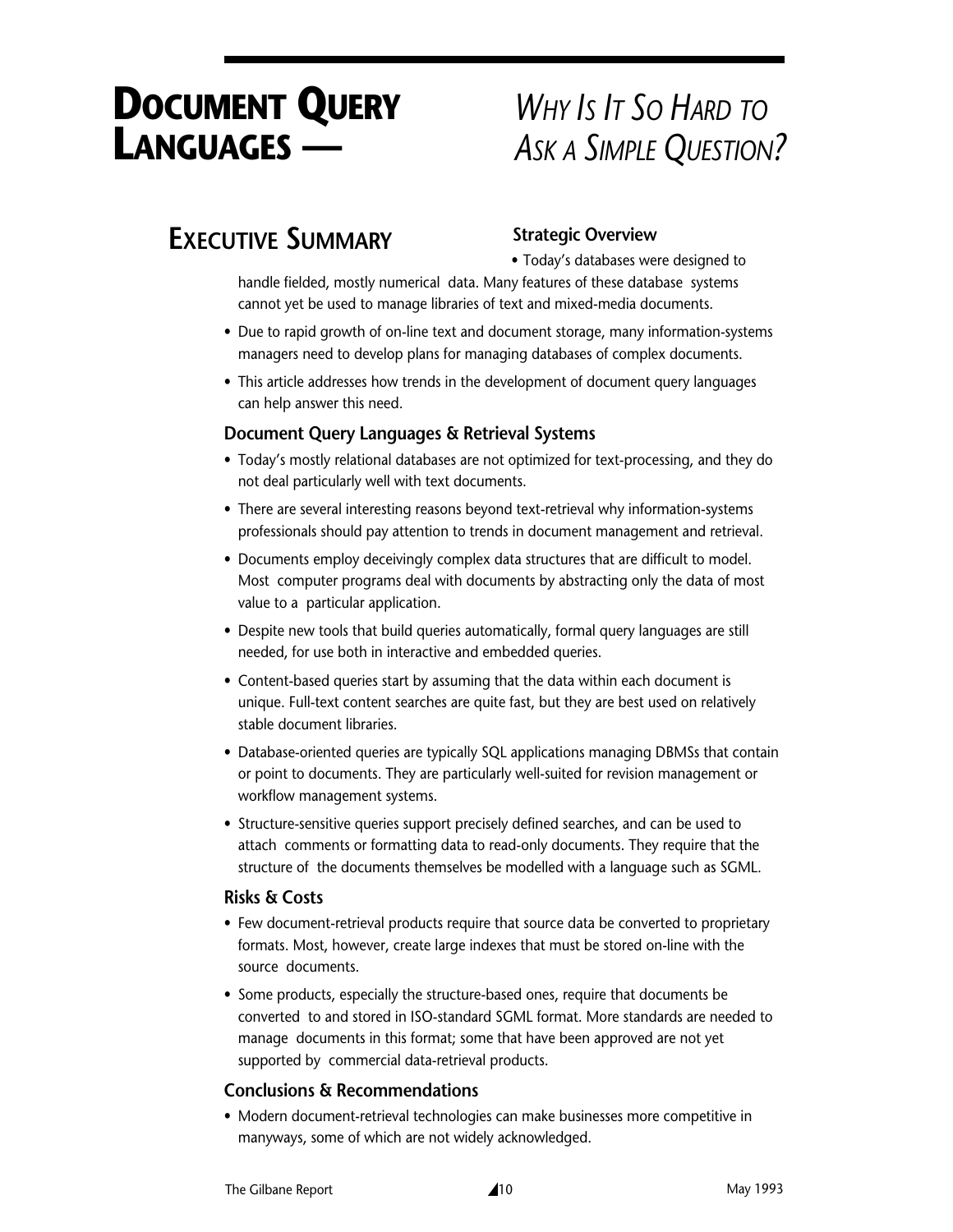- Many such products can be introduced with minimal risk. Others incent companies to move faster in adopting data standards such as SGML. This introduces different risks, which managers must also monitor carefully.
- Different classes of queries benefit users in different ways. Their needs should be weighed carefully when designing document-retrieval systems or selecting applications with which to test them.

# **STRATEGIC OVERVIEW**

*more*

*databases*

*manage*

*document*

*form."*

*information in*

Today, data is highly structured and carefully organized. Users can retrieve

information quickly and easily. Applications share access to common databases, which each can manipulate through industry-standard application programming interfaces (API's). Right?

Well, yes and no. So much progress has been made in database management in the past 20 years that it is easy to forget that software vendors tackled the easy problem first. Many of the more difficult—and arguably more important—databases remain to be built: those that manage information in *document* form. *"Many of the more difficult and arguably*

In our previous issue, we observed that database systems and document systems have developed separately to date, with neither benefiting much from advances in the management of the other. This must change. Tomorrow's information systems will be hybrids, systems that must accommodate documents and their component elements with as much facility as they now manage data records. *important—*

How we get there from here is still a matter for debate. Progress is already being made on several fronts, however, and the question that remains is which of these efforts will prove most productive. Some are data-centered; they focus on how best to organize documents and libraries for retrieval: *remain to be built: those that*

- Developing and testing products based on new database paradigms (*e.g*., objectoriented)
- Extending relational or other database structures to handle large or complex objects, such as documents, or new datatypes, such as animation and video
- Developing tools for linking into objects that reside outside databases
- Modelling documents themselves with standards such as SGML and HyTime
- Designing core utilities for managing multimedia documents

Others focus on breaking down barriers that separate users from existing data:

- Standardizing the syntax (or programming interface) of existing text query languages
- Hiding query functions generally behind more graphical user interfaces
- Adding support for new datatypes in existing query languages, such as SQL

We find such progress encouraging. In the meantime, however, information-systems managers face the issue of what to do about documents *today*. Products exist that enable users to query libraries of documents for information, but they differ greatly. Standards are evolving to support far more powerful queries against such libraries soon, but few of today's products support them.

Which of these standards will prove most useful in the long run? Which will mature in a timely enough way to enable your company to remain competitive in your ability to store and manage information? And which products, if any, should you adopt while waiting until these standards have been proven?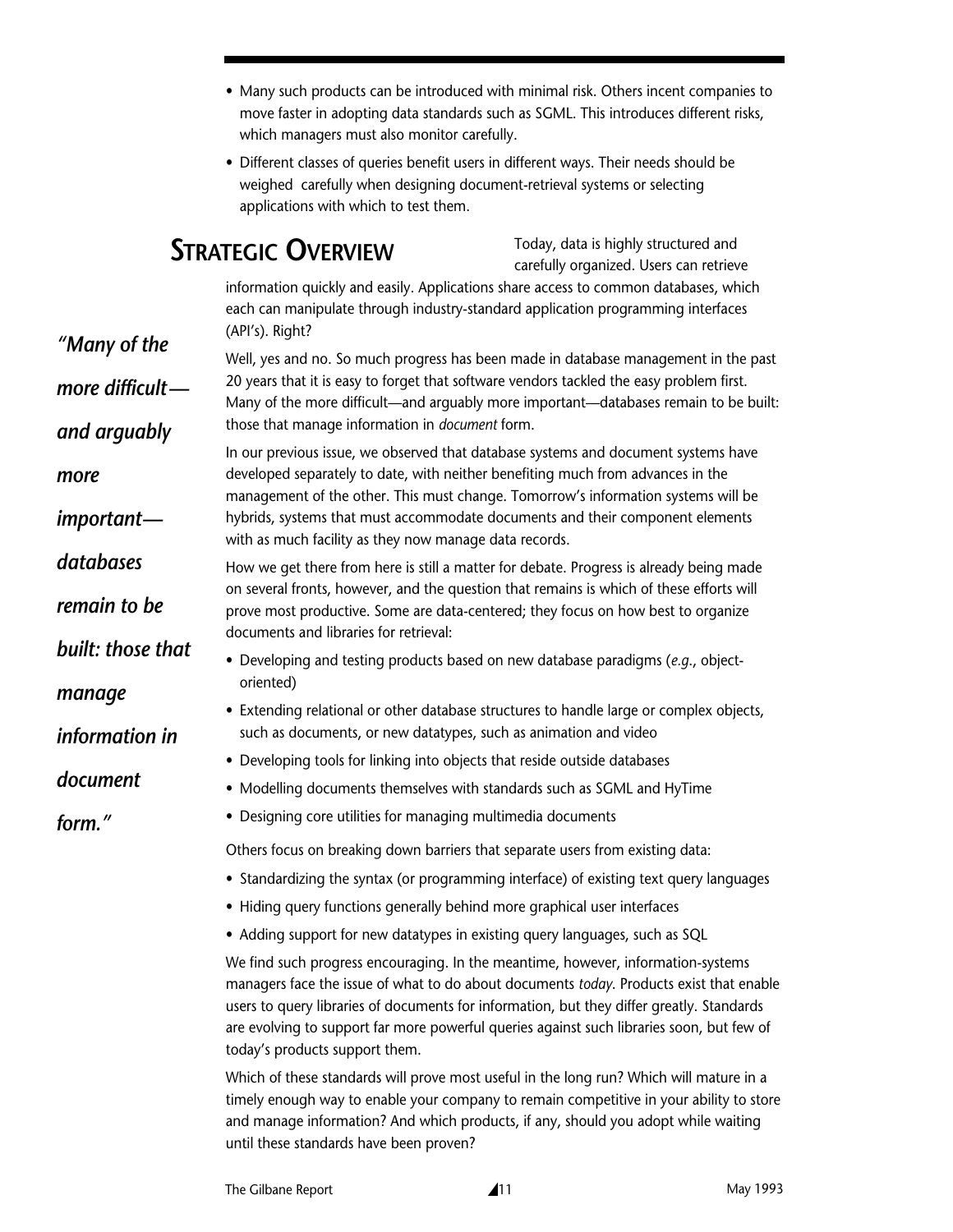# **DOCUMENT QUERY LANGUAGES & RETRIEVAL SYSTEMS**

## **What is a Query Language?**

At its most basic, a query language is merely a formal way to pose questions. Most people manage even as children to

master simple query languages. Consider Marco Polo, for instance, a popular version of the game "tag" often played in a swimming pool. With eyes closed, one player repeatedly asks the same question—where are the other players?—using a stylized query ("Marco"); the others answer just as formally ("Polo").<sup>6</sup> Another such example: Simon Says, where winning depends on alert responses to variations in command syntax.

As they mature, of course, people learn to address more complex issues and to interpret and process more complex questions. Adults rarely use formal syntaxes in daily life, except in directing less intelligent agents such as computers and pets. Restricted vocabularies and formal syntaxes survive, however, in some highly structured professional environments, such as air traffic control and commodity trading. *"As we ask databases to do more for us,*

In information processing, the best-known query language by far is *Structured Query Language (SQL)*, developed at IBM by E. F. Codd and C. J. Date and evolving over the years into ANSI and ISO standards. A nonprocedural language, SQL can be used in interactive queries or embedded into procedural database applications. Despite extensions, it remains essentially wedded to the relational database model which Codd and Date invented. *the languages we use to pose queries to them*

As we ask databases to do more for us, the languages we use to pose queries to them must change and grow with our needs. Today's mostly relational databases were never optimized for text-processing, so it should not be surprising that they do not deal particularly well with text documents. *must change and grow with*

> A simple example: in the relational model, the *order* of database records is not particularly significant. In a text database, however, the sequence in which paragraphs, sections, etc., occur is of considerable importance, and tools are needed that can add, delete, merge, copy and split paragraphs, for example, without throwing the surrounding document into chaos.

### **Why Query Documents?**

*our needs. "*

Until recently, many information-systems managers could afford to ignore documents. Before the 1980's, when the price of magnetic data storage plummeted, managing large volumes of documents on-line was relatively rare. Now even ordinary users have tens or hundreds of megabytes of disk storage at their desks, plus gigabytes more on shared file servers. In such circumstances, the chances of users losing documents—or not finding them when they're needed—increase greatly.

So locating data is the most obvious reason for querying document libraries. *Pull up all the correspondence on the Johannsen account.* Done. *Where's that article I saved on the Alzheimer's clinic in Detroit?* Found. *Was it Harriman that wrote me last March about the sprinkler system?* Confirmed.

A second trend complicates this problem: our documents themselves are growing more complex. Two years ago, people spoke mostly of *text retrieval*; today, however, we can seldom assume that documents consist solely of text. Documents may "contain" graphics or other datatypes (*e.q.*, equations) that cannot be represented clearly in simple ASCII. They may "contain" information such as editors' notes that are not rendered when the

<sup>6.</sup> The object of the game is to use these responses to locate and catch other players.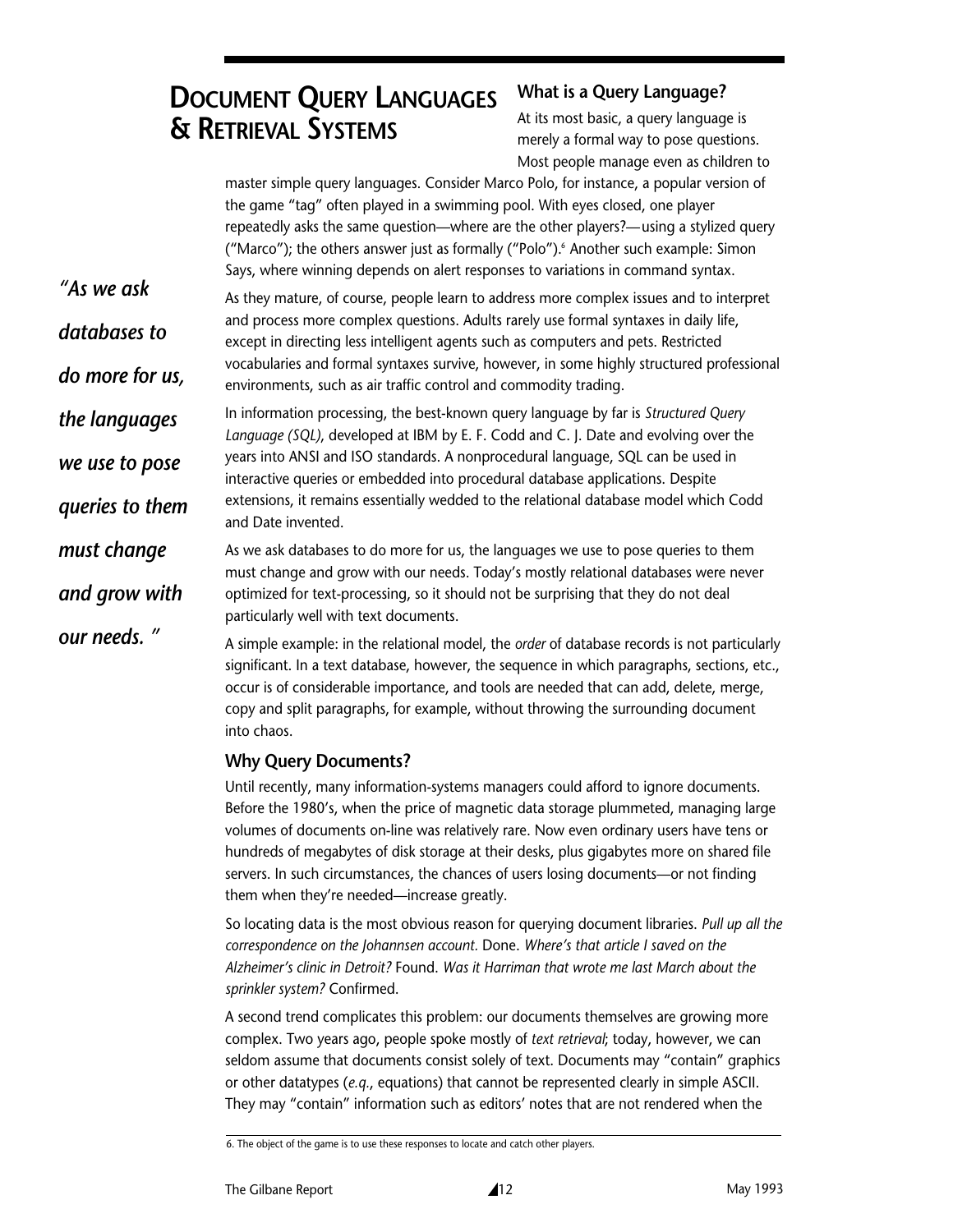document is printed. And as the meaning of "document" stretches to include material that is published electronically, such documents may contain multimedia objects that are not even capable of being rendered on paper.

Especially as we cross this boundary, we discover reasons to query documents that are not limited either to text or to retrieval alone. Today we also query documents to update them, to index them and to annotate them. Suppose, for example, you receive a set of documents on read-only media, such as CD-ROM, and you want to allow employees to



comment on them using electronic notes. How can you attach their comments to topics in the read-only document? One way is to program a "comments editor" to query, not for the text itself, but for a pointer to its location within the document. You can then use this location pointer to define a connection (*link*) between the comment and its subject, and build a document *browser* that displays both.

Another intriguing (future) application is in document formatting. One reason people soak up so much disk space today is that every component of every document carries with it an armload of formatting instructions.<sup>7</sup> Suppose instead that there was a common formatting specification for all documents, and that we could "format" them primarily by building links between the formatting specification and document components. To build such links, we could issue queries to the document, such as *return pointers to all bulleted list items*. <sup>8</sup> These links could then be used by a desktop publishing program, for example, to render the document in PostScript on its way to a printer or typesetter. *query language*

#### **What Makes Text Different?** *what prevents*

*"If a universal*

*developed for*

*fielded data,*

*us from doing*

*the same for*

*documents?"*

*can be*

If a universal query language can be developed for fielded data, what prevents us from doing the same for documents? The answer is not a simple one. One problem is that documents contain *natural* language, where there are many different ways of saying the same thing. This of course complicates the task of locating and retrieving relevant information.

Another problem is that the data structures occurring in documents are complex and difficult to model. We learn from early childhood to deal intuitively with books: to infer

<sup>7.</sup> On many modern publishing systems, the "WYSIWYG" document is two to ten times as large as the corresponding plain-text ASCII version.

<sup>8.</sup> This approach helps solve problems arising from the use of one document in two or more contexts. These not only include situations involving monitors with different aspect ratios or printers with different fonts, but also those where particular kinds of information in documents must be kept hidden from certain users. (Reasons for doing so run the gamut from guarding confidential data to accommodating user preferences.)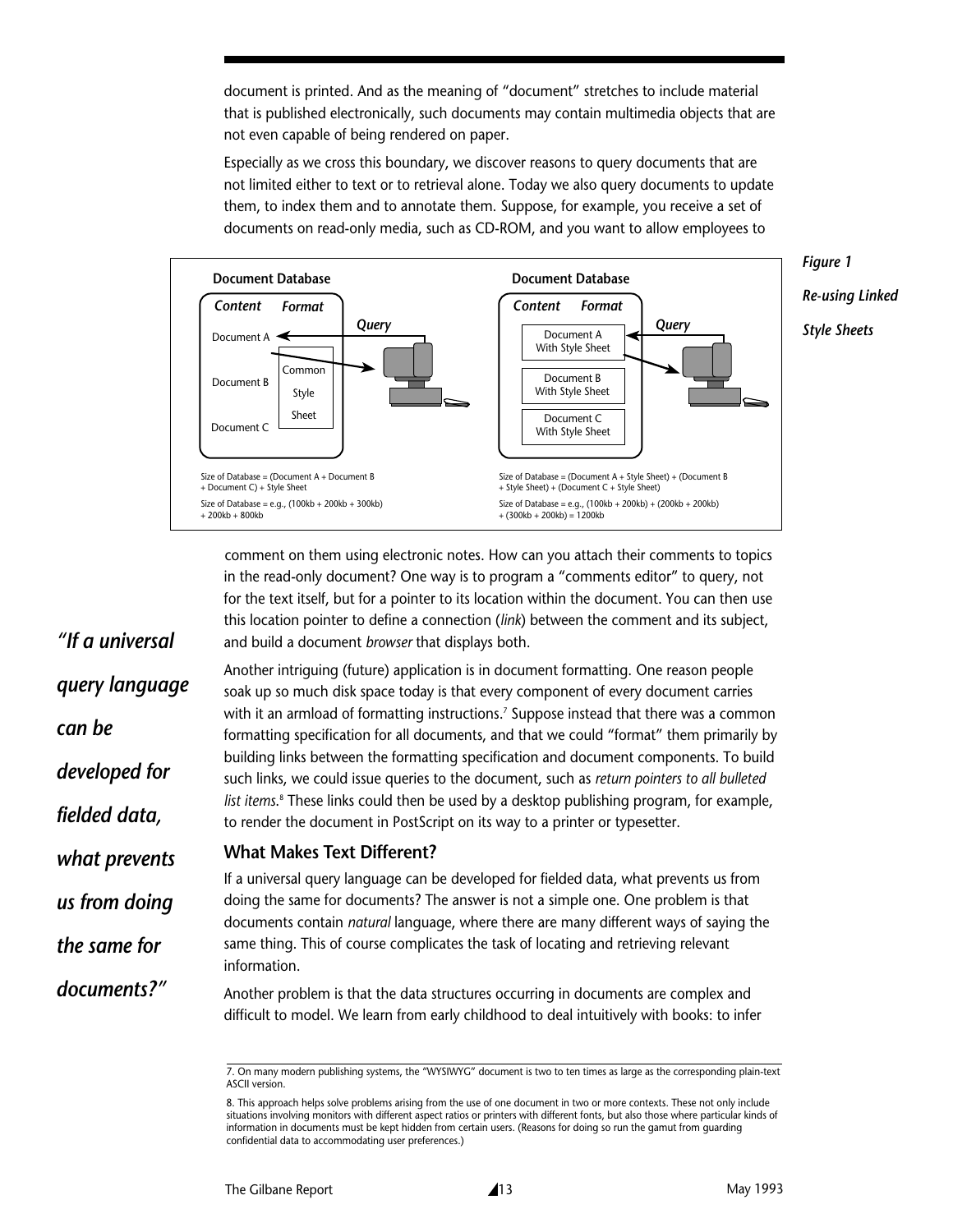relationships between text and illustrations, to understand the role of emphasis and to accommodate the interruptions of footnotes, cross-references and page boundaries. Through experience, we navigate easily from table of contents to topic to index, or from cross-reference to photo to caption to referenced call-out, without giving much thought to how hard it might be to represent digitally the logical structures (links) that support such behavior.

When computer applications do model documents, however, they typically simplify the model, by abstracting only those structures most critical to the job at hand. In other words, we deal with documents by pretending they are less complex than they are, or, we might say, by disabling them in some way. *How* we simplify—that is, what features of documents we fail to reflect in our data model—sets our application apart from others that work with documents in different ways.

Examples of such compromises are easy to find:

*"When*

*model*

*documents,*

*typically*

*simplify the*

*model, by*

*abstracting*

*only those*

*structures most*

*critical to the*

*job at hand."*

*however, they*

*computer*

*applications do*

- Many applications see documents as defined primarily by a single continuous strand (thread) of text, which can be represented by consecutive bytes of ASCII character data. In this model, two words are considered to near each other if stored in computer memory at nearby addresses; the last word in the body of Chapter 5 and the first in the title of Chapter 6 may be treated as consecutive, although they may fall on different pages and perform very different logical functions within the document.
- Some applications treat documents as primarily a sequence of self-contained units that is, pages. In loose-leaf publishing, each printed page can be revised and re-issued as a stand-alone document; many document imaging applications also start from this premise. In such applications, a search for the phrase "top banana" might fail if a page break separates the two words.
	- Others manage documents as ordered sets of individual lines of text. Many wordprocessing systems store documents in this fashion; some less sophisticated tools cannot deal gracefully with strings that span adjacent lines.
	- Until recently, nearly all applications defined documents only in terms of what could be represented on paper. This excluded movies and sound as potential document elements. (The advent of multimedia applications has now forced many people to reexamine such restrictions.)
	- Increasingly, document-processing applications treat documents as a hierarchy (or web) of functional elements. For example, a document contains chapters, a chapter contains sections, etc. Likewise, a paragraph may "contain" notes—even though the notes themselves may be relegated as endnotes to the back of a chapter, as footnotes to the bottom of a page, or as hidden comments displayed only upon command.

All these approaches mirror ways that we work with and think about different kinds of documents. We talk of the narrative thread within a novel; we copy pages from a



The Gilbane Report 14 14 May 1993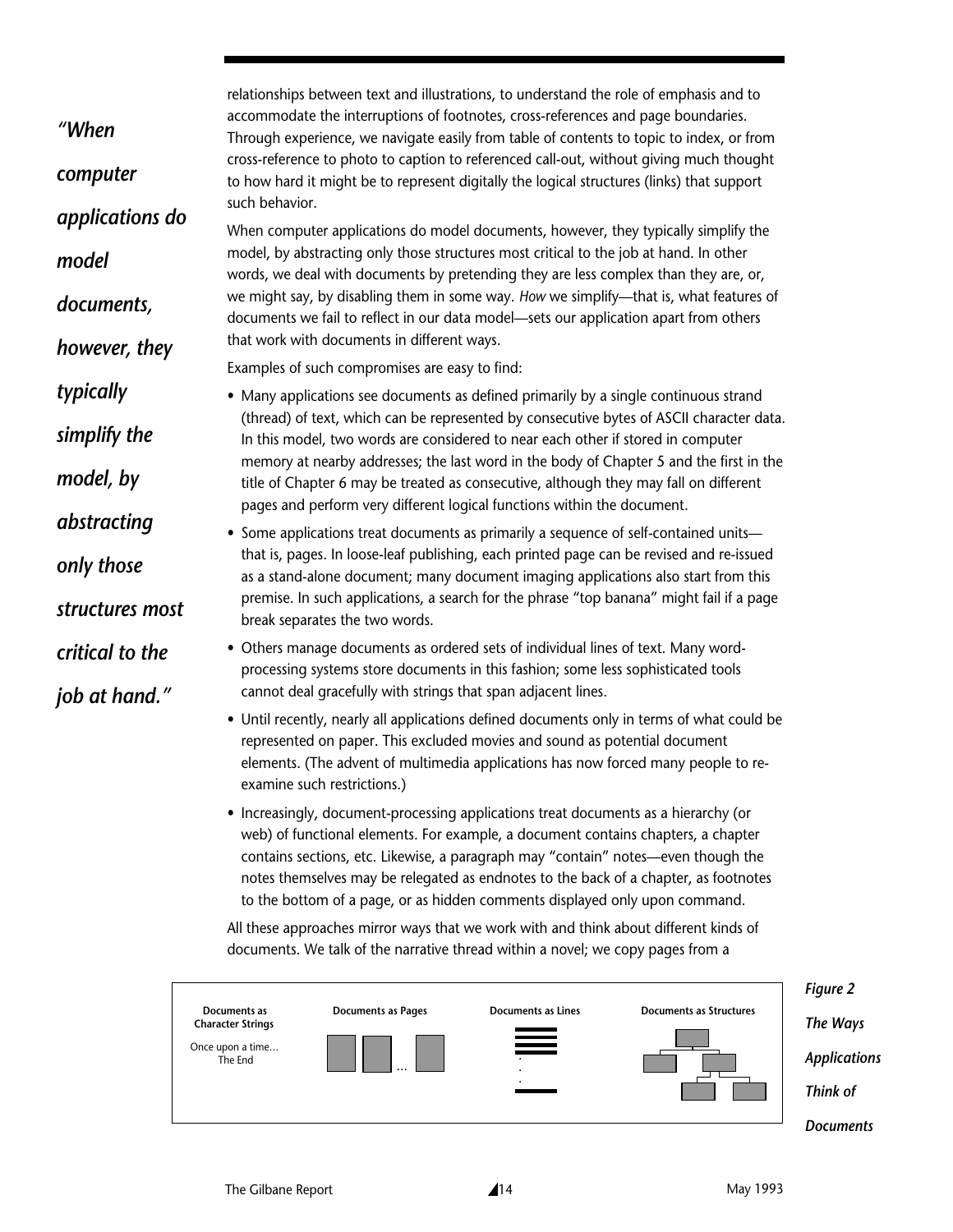magazine; we press Delete Line on a word-processor; we revise an outline; or we arrange books on a shelf not by content but by size. We switch back and forth easily among these different ways of thinking about documents, much more naturally than computers can.

Where document-processing and -querying products usually fail, in fact, is in mixing models within the same application. Most 7-year-olds could, if asked, identify "the first person named on the third page of Chapter 12," but processing the same query by computer requires *(a)* that we understand the logical structure of the document (chapters); *(b)* that we track capacity constraints on the processing of the document by a formatting system (pages); and *(c)* that we not only isolate proper nouns (names), but also determine which ones refer to people, not places. Today's database systems, and the query languages designed to work with them, are not capable of any of this.<sup>9</sup>

#### **Who Builds Queries?**

Among the factors shaping the design of query languages are our assumptions about who will use the language—*i.e*., who will build the queries. From these assumptions and others, we predict what forms of queries users will need, and we build systems optimized to handle them. For database analysts, therefore, we are likely to develop extensions to query languages they already know and use. But for multimedia developers, whose "documents" may contain no text at all, we might instead start fresh, building a system that calls as-yetundefined utilities for processing as-yet-unknown multimedia data objects. In both cases, we would probably favor a English-like syntax that such analysts or developers could learn and use easily. But as we automate more tasks, we also see more computer applications generating queries programmatically. When designing query syntaxes with such APIs in mind, we typically place less emphasis on making queries readable or "intuitive" to human users. Other assumptions, too, color the design of query systems. As query systems begin to take document structure into account, it is becoming increasingly common for documentretrieval systems to assume that all documents are compatible with, or convertible to SGML. Although we believe strongly in the future of SGML, few SGML libraries yet exist, and tying such systems to it now may delay their acceptance. **Are Formal Syntaxes Still Needed?** None of this means that formal query languages are always necessary. Some users need nothing more than the ability to select among predefined queries; for others, a graphical user interface that prompts for query terms may be sufficient. Natural-language and query-by-example techniques may serve some users better than direct access to a formal query language. 10 But there will always be exceptions. Over time, some users respond to query systems by *"Among the factors shaping the design of query languages are our assumptions about who will use the language—i.e., who will build the queries."*

asking new and better questions. Casual users grow to become power users. Vendors know this, and therefore typically implement such casual-user interfaces as applications atop a more robust query-processing system, one that also allows the framing of complex queries in a formal syntax.

<sup>9.</sup> Consider the consequences if the query processor also had to handle modifiers such as "in the book with the unicorn logo on each page," "in the draft on Alan's hard drive," or "after the reference to a popular mountain resort."

<sup>10.</sup> Few natural-language query systems perform any semantic analysis of queries. A queries such as "Tell me about baseball in Japan" often return all documents that mention either baseball or Japan. Modern relevance-ranking algorithms, however, often compensate for this by sorting results by number of query terms found, number of "hits" on each term, occurrence of terms in the query phrase order, etc.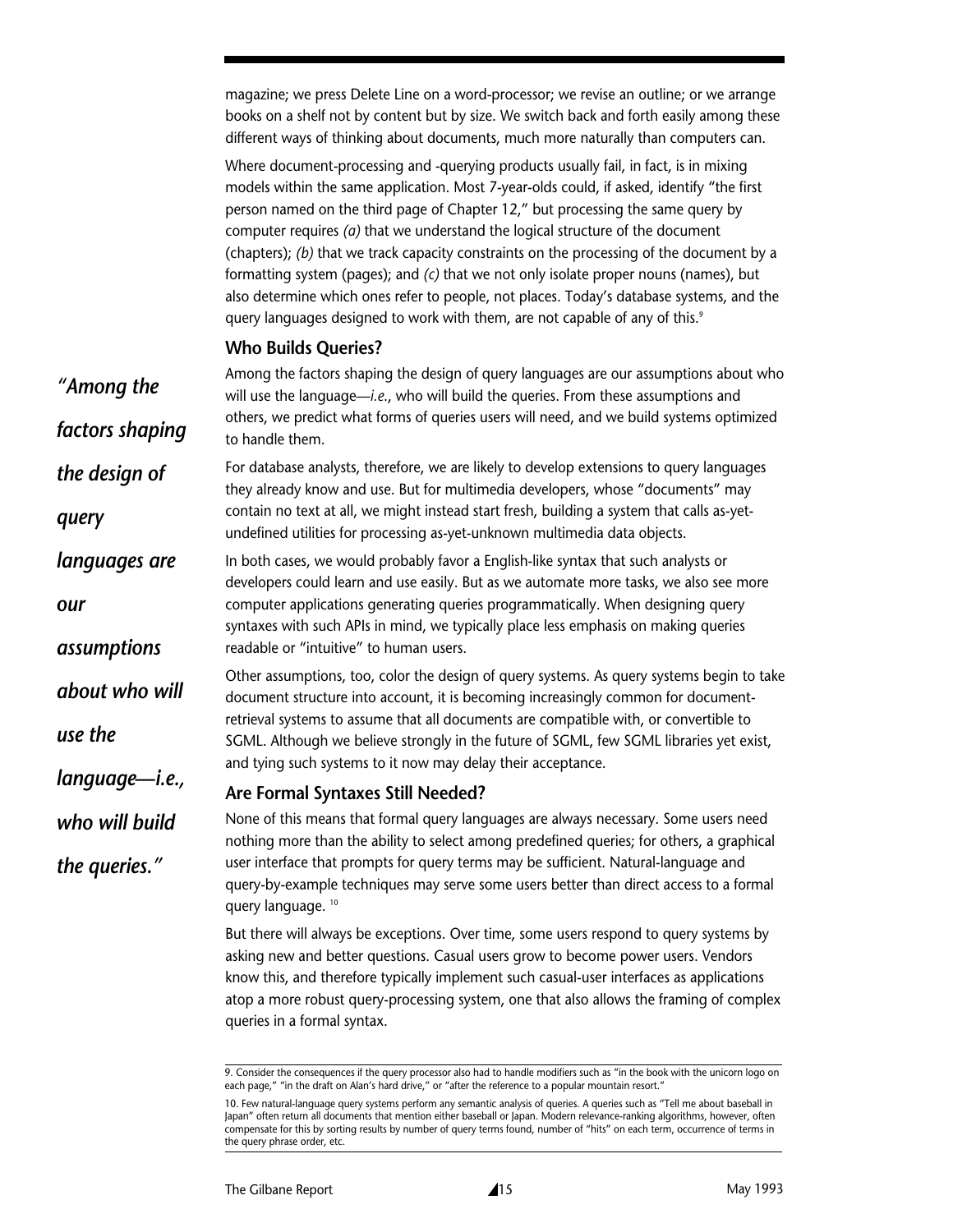One should not, therefore, shop for document-retrieval systems only on the basis of their casual-user features. It is, however, appropriate to ask questions such as:

1. What kinds of queries must users be able to perform?

2. What kinds of query languages must applications be able to support to perform such functions for them?

3. To what degree can users' query needs be met by such applications?

4. To what extent do users themselves need to use query languages directly to perform the queries that the applications do not support?

### **Contending Technologies**

Note that we speak here of languages in the plural. We do so reluctantly, for ideally no firm would need more than one.

In the real world, however, people envision and describe documents in many different ways. These include references phrased in terms of:

- 1. Artifacts of the document in its formatted state (page number, etc.),
- 2. Artifacts of the document in its pre-formatted state (filenames, etc.),
- 3. Its logical structure (chapters, etc.),
- 4. Its data content (characters, etc.), and
- 5. Externally supplied attributes (version, subject).

In theory, document query languages can make use of any or all of these "handles." In practice, however, even hybrid retrieval methods seem to favor one set of criteria over others. So great are these differences that document-retrieval products themselves and



the query languages they employ are also quite different. We can therefore categorize such products by how they have us describe the documents we want to retrieve.

Because our interest is primarily in electronic documents, we will not address here products that deal primarily with the formatted representations of documents (*i.e*., paper pages, microfiche, etc.). Nor will we bother to address techniques for organizing and retrieving documents by filename and directory placement, since for most people, this represents the *status quo*.

Instead we will compare approaches based on content, structure and externally defined attributes—the three "handles" most used in document retrieval today. (See Figure 3)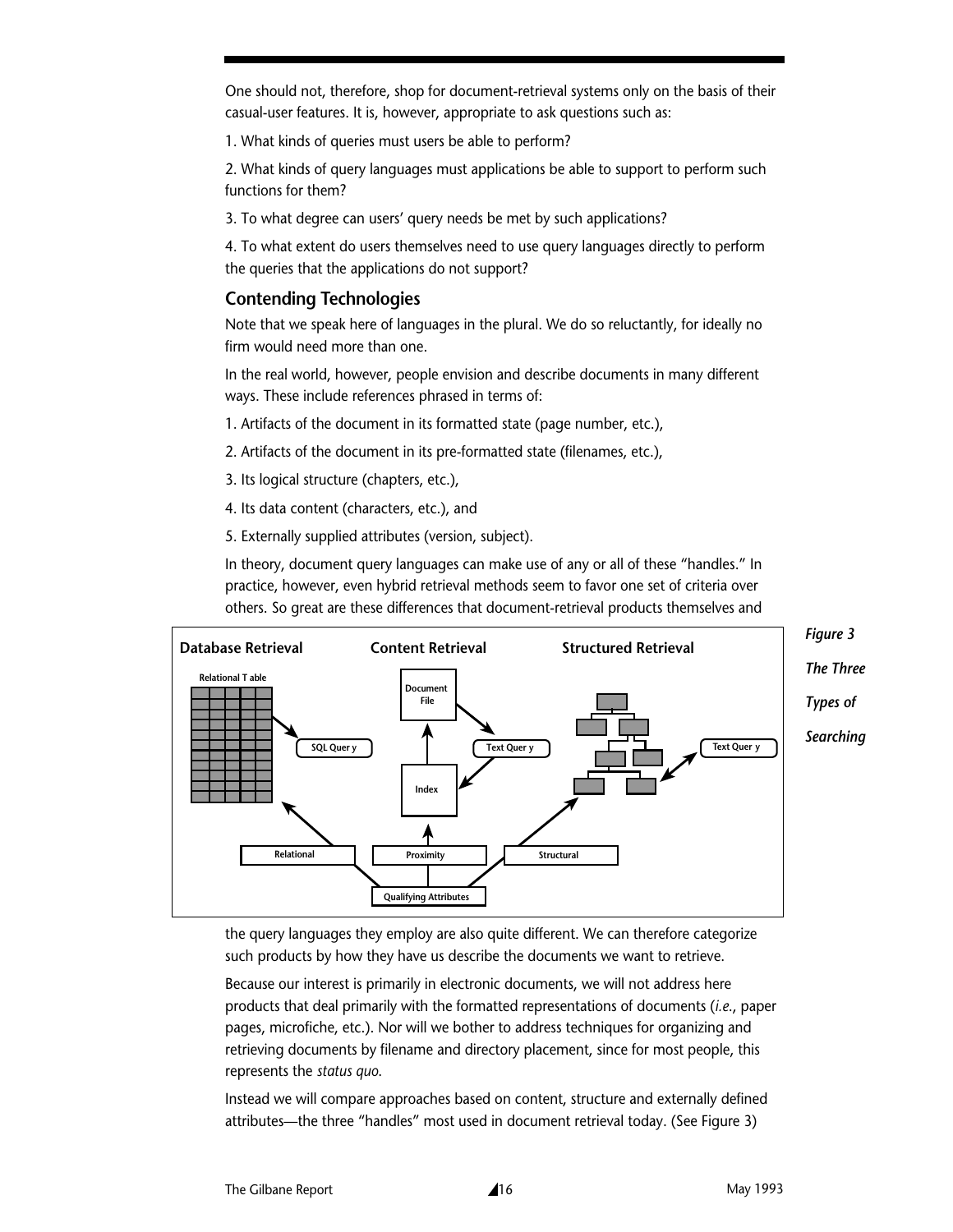### **Content-based Query Languages**

*"A problem*

*into full-text*

*and formatting*

*artifacts from*

*the indexing*

*engine. "*

A particularly popular technique now is content-based retrieval. Content-based approaches start with an assumption that what most distinguishes one document from another is the data inside. Primarily text-oriented, content-based methods today range from simple line- or record-based pattern matching to more complex algorithms for analyzing document semantics.

*that one must often overcome when loading documents*  The most straightforward of these opens each file or record and matches against one or more user-specified text strings or patterns. The UNIX *grep* tool, for example, takes as input a *regular expression*, whose syntax is well-known in the UNIX community. On DOS machines, Norton Desktop's SuperFind and similar utilities follow the same approach. Searching large libraries of documents by this method is inefficient, but as the cost of computers and storage comes down—and more people find themselves with devices that scan megabytes of text in just a few seconds—such utilities are proving popular, especially for managing personal libraries.

*repositories is hiding markup* Such techniques break down when applied to larger libraries or slower storage devices. (CD-ROM raises both concerns.) To speed up searches, most content-based applications first build an index to every significant word or topic in the library; *full-text* queries work by matching against this indexed list of all occurrences, rather than opening and reading every document.

> Full-text search engines retrieve data very quickly. But building the inverted index that such a process requires may take hours or even days.<sup>11</sup> *Incremental indexing* (in which only new or changed data is re-indexed) helps minimize redundant processing; also, the indexing step can run at off-peak times, perhaps overnight. Still, the requirement to build an index means that full-text engines are usually best reserved for libraries that are relatively static.

Full-text engines may perform little semantic analysis of documents, other than deciding what to treat as words. *Stop lists*, however, often winnow out words that are too common to be useful in search expressions. (Conversely, some applications use *go lists*, which specify which words *should* be indexed.) Some full-text vendors now offer thesaurus capabilities; these enable users to search for topics instead of mere words. Some products offer more sophisticated ways to define such topics, allowing users to assign likeliness-ofrelevance attributes to different terms or phrases.

Many products use different *relevance-ranking* techniques to sort query results. *Weighted Boolean* techniques take into account how often the query terms appear in the document, and how rarely they occur in the library as a whole. *Fuzzy Boolean* searches for "Simon and Garfunkel" would return articles about either singer, but would list as more relevant those that mentioned both.

New *query-by-example* features allow users who find a document or passage that interests them to ask, in essence, "show me more documents like this one."

A problem that one must often overcome when loading documents into full-text repositories is hiding markup and formatting artifacts from the indexing engine. Many cannot deal with hyphenated words, or with acronyms such as "AT&T" that contain nonalphanumeric characters; others choke on accent marks. Words split between two lines by a word-processor's justification algorithm may also be handled incorrectly in the indexing

<sup>11.</sup> Modern full-text engines can process as much as 800 megabytes of data per hour. But they remain extremely sensitive to differences in operating systems performance. So procedures that take minutes on one system may run for several hours on another.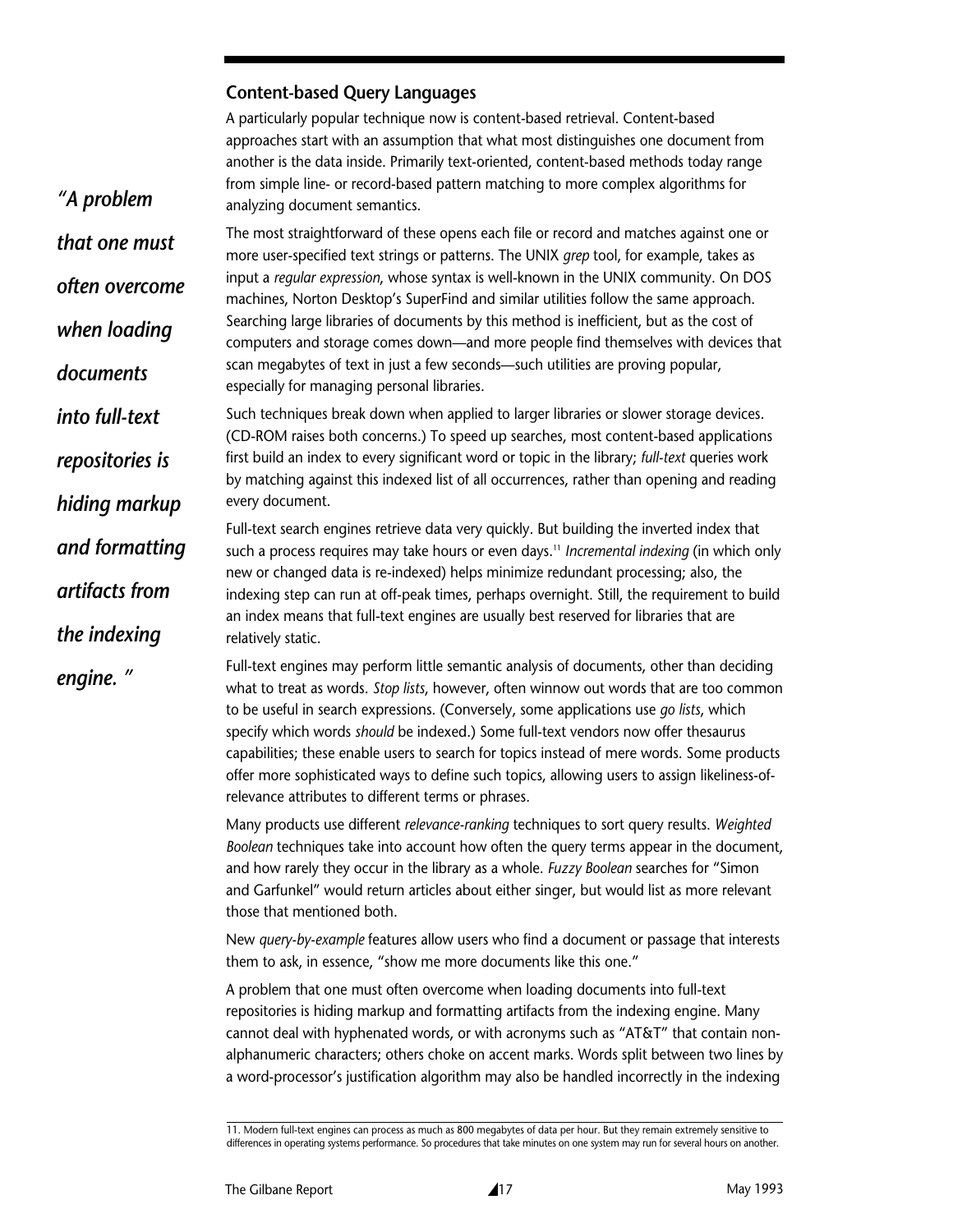process. Documents containing typographic or structural markup, such as troff- or SGMLtags, must be processed before indexing to prevent these tags from being treated as content.

#### **Database-oriented Query Languages**

|                   | Sometimes we can distinguish between documents by their content; sometimes we<br>cannot. Consider libraries that hold two or more versions of the same document.                   |  |  |
|-------------------|------------------------------------------------------------------------------------------------------------------------------------------------------------------------------------|--|--|
| "Powerful         | Different drafts or revisions are often hard to tell apart, especially on computer screens<br>where both cannot clearly be viewed side-by-side. Likewise, maintenance manuals for  |  |  |
| though they are,  | similar pieces of equipment often look alike; users are apt to retrieve the wrong one if all<br>they can do is match on phrases such as "wheel assembly."                          |  |  |
| full-text search  | The systems we create to handle such situations use techniques familiar to information-<br>systems professionals. Database-oriented query languages rely upon tables of document   |  |  |
| engines are often | attributes (metadata) to describe and locate documents, and most are implemented as<br>relational database applications. This approach works best where it is important to ensure  |  |  |
| even less         | that users receive the right document or version thereof—unlike systems designed to help<br>users browse for any document whose content might be of interest.                      |  |  |
| sensitive to the  | Documents, however, tend to be big-and until recently, relational databases offered<br>poor support for such so-called binary large objects (BLOBs). Vendors still have not solved |  |  |
| structure of      | all the problems that arise from putting documents inside relational DBMSs; in fact, they<br>have only recently tackled the most basic one, that of making records large enough to |  |  |
| documents."       | hold documents at all.                                                                                                                                                             |  |  |
|                   | For the most part, these systems assume that users will locate documents by their                                                                                                  |  |  |

attributes, not by searching for characters or words inside the documents themselves. (On many RDBMSs this is still quite slow.) It is critical, therefore, that such attributes be assigned correctly when documents enter the database. Some document management and imaging systems automatically extract some such data from the documents themselves. Most prompt users to enter or verify such data whenever new documents enter the library.

Systems of this type often accept SQL directly, sometimes hiding it behind a graphical user interface that helps nontechnical users build queries automatically.

Database-oriented products are often sold as revision management systems, or they are tightly integrated into workflow management tools. Features to look for in such systems include those that minimize redundancy in the storage of different versions of the same document, as well as support for managing documents as a structured hierarchy of components, where each chapter, illustration, etc., is stored and managed as an individual file or record.

#### **Structure-based Query Languages**

As a rule, when database-oriented products allow documents to be defined as a structured hierarchy of components, that structure does not run very deep. Chapters, illustrations or tables may be handled as separate objects, but not paragraphs, captions, or table cells. One can query perhaps for all the chapters that changed since a particular date, but not just the changed hazardous-material warnings or the revised crossreferences.

Powerful though they are, full-text search engines are often even less sensitive to the structure of documents. Sometimes this yields unexpected results. Searching for a document by title might also return other documents that mention that document by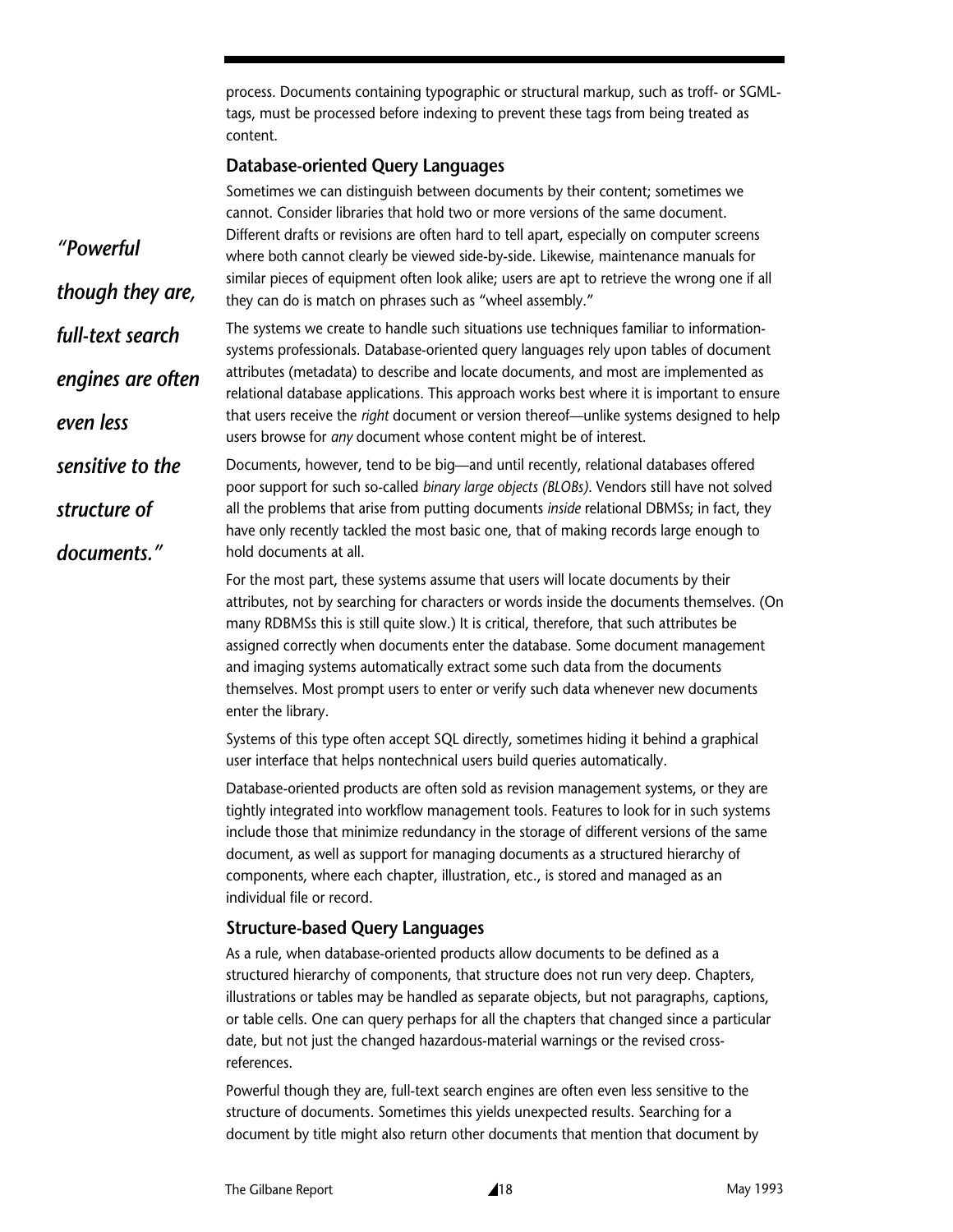name, such as in a bibliography or footnote. Or searches for articles *by* writer "John McPhee" might also return articles *about* him.

Several text-retrieval products handle *some* problems of this type by combining contentand database-oriented query techniques. To do so, however, we must program the indexing engine to recognize and extract certain fields (*e.g.*, author) from source documents—which means we must be able to predict the kinds of questions users will ask. Often we cannot.

In some cases, too, we want to search on information that we cannot justify extracting from every document during indexing. Today, for example, we may decide to compile a glossary by finding all the terms defined within a document. Tomorrow's task may be to extract and sort entries from several different glossaries into a master version. An efficient way to proofread cross-references may be to extract each one and list them all in checklist form. A particular user may want to see only those news articles in which a certain word or topic appears in the first four paragraphs.

Search engines that address such queries need to be able to distinguish among the form or function of different parts of a document; that is, they must be sensitive to the document's *structure*. Designing systems around this requirement means the structure must be modelled in some fashion.

This is most easily implemented when all documents in a library are structured in the same way. But this is rare. As a result, most work in this field presumes that the system must be able to handle any document and any document structure. *read, we draw meaning not*

Enter SGML, with its mechanisms for both (a) defining structures and (b) validating conformance to them. To define the structure required for any class of documents, one can write an SGML *document type definition (DTD)*. This DTD, aided by an *SGML declaration file*, also specifies how that structure is reflected through the *markup* used to tag individual documents (*instances)* within this class. *only from the language used*

With tools such as these, one can build systems that reflect a richer understanding of documents and the roles they play. When we read, we draw meaning not only from the language used to express concepts, but also from the way such concepts are organized and presented to the reader. Retrieval tools that are sensitive to such organization add to our ability to understand and use the information we retrieve from documents. *concepts, but also from the*

Such tools also enable us greater freedom to enrich documents with author- or readerdefined attributes. We can specify not only who wrote a procedural manual, but also who signed off on a particular task description. We can provide several different captions for the same drawing, and specify through attributes when to use each one. We can not only tie a particular file to a style sheet, but can specify precisely which paragraphs or list items are to be formatted in unique ways. *way such concepts are organized and*

Indeed, it is this approach that the ISO community has taken for defining how documents should be formatted or referenced. In May ISO takes a vote on a draft standard, DSSSL,<sup>12</sup> that describes how to specify formatting of SGML information, by linking formatting instructions into an undisturbed SGML text file. Last August ISO approved a related standard, HyTime,<sup>13</sup> that established protocols for linking hypertext and multimedia objects, including SGML-tagged text. *presented to the reader. "*

12. DIS 10179, Document Style Semantics and Specification Language (DSSSL).

*"When we*

*to express*

<sup>13.</sup> ISO/IEC 10744, Hypermedia/Time-based Structuring Language (HyTime).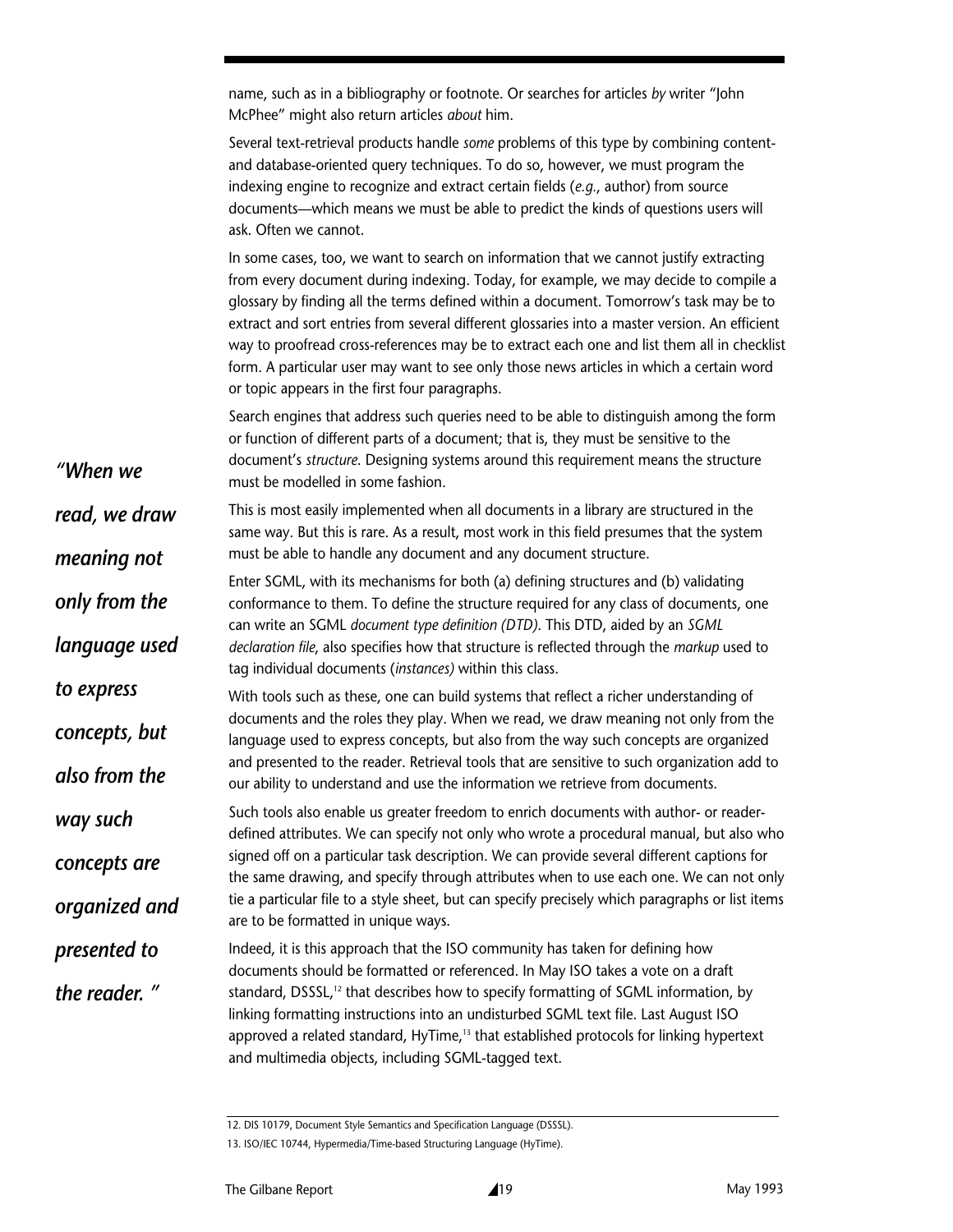Both the DSSSL and HyTime standards include specifications for query languages; they differ because of differing assumptions as to the needs of the "users" of each language. (In both cases, these users are most apt to be other computer applications.) DSSSL is designed to handle structured information, for example, an ordered hierarchy of document components where queries return sets of objects in document order—that is, in the order in which they would occur in print. HyTime, on the other hand, takes in multimedia objects, where order is temporal as well as spatial; it does not presume, for example, that a "document" is printable. Instead of returning sets, HyTime's query language, HyQ, returns ordered *node lists*, which (unlike sets) permit duplicate entries.

Both the DSSSL Query Language and HyQ are remarkable in their ability to represent complex queries, such as "locate numbered footnotes only in sections that contain faultmaintenance procedures developed at the Denver plant." Neither syntax, however, has yet been implemented and tested, and neither can be evaluated against other search technologies until commercial products that support them become available.

Also years away are extensions to SQL to handle data found in list and node structures, not just in tables. In the meantime, the aviation industry in particular has begun promoting what it calls Structured Full-text Query Language (SFQL). SFQL extends SQL with such features as proximity search, fuzzy matching, relevance ranking and extended data types, including SGML text, TIFF images and CGM graphics. Prototypes have been built by both General Electric and Aerospatiale, and servers are now commercially available.

#### **Strengths and Weaknesses of Different Approaches**

Each of these three types of query methods have unique costs and prerequisites. Querying by content typically requires that one first build a full-text index. Querying by document attributes requires that such attributes be loaded and validated, often manually. Querying by structure relies on users specifying such structure, for example with SGML tags.

# *THE FUTURE OF TEXT RETRIEVAL?*

Content-based text retrieval may be about to take a leap ahead with the advent of retrieval engines rooted in artificial intelligence and vector algebra.

A very real cost of many of today's content-based products is the time needed to build application-specific thesauruses to support topic searches. A less tangible (but very real) problem is the difficulty users face in framing effective queries as standard Boolean expressions. Especially hard to handle are requests such as *find documents about ham not eggs, but don't exclude any just because eggs are mentioned*.

Several companies are engaged in research to address these problems. Particularly promising are reports by HNC Inc., a San Diego start-up, of progress in training computers to classify documents, words and phases by subject matter. Its *MatchPlus* technology, funded in part by the Defense Advanced Research Projects Agency (DARPA, now just ARPA), uses neural-network learning algorithms to quantify related terms by how frequently they occur in the same document or phrase.

MatchPlus represents topics with what it calls a *context vector*, a fixed-length vector in multidimensional space. Each of the approximately 300 dimensions can represent different properties, or *features*, that may relate to the subject. In a library of news articles, for example, sample features might include *fragrant, hot, flower, male,* and *blue*.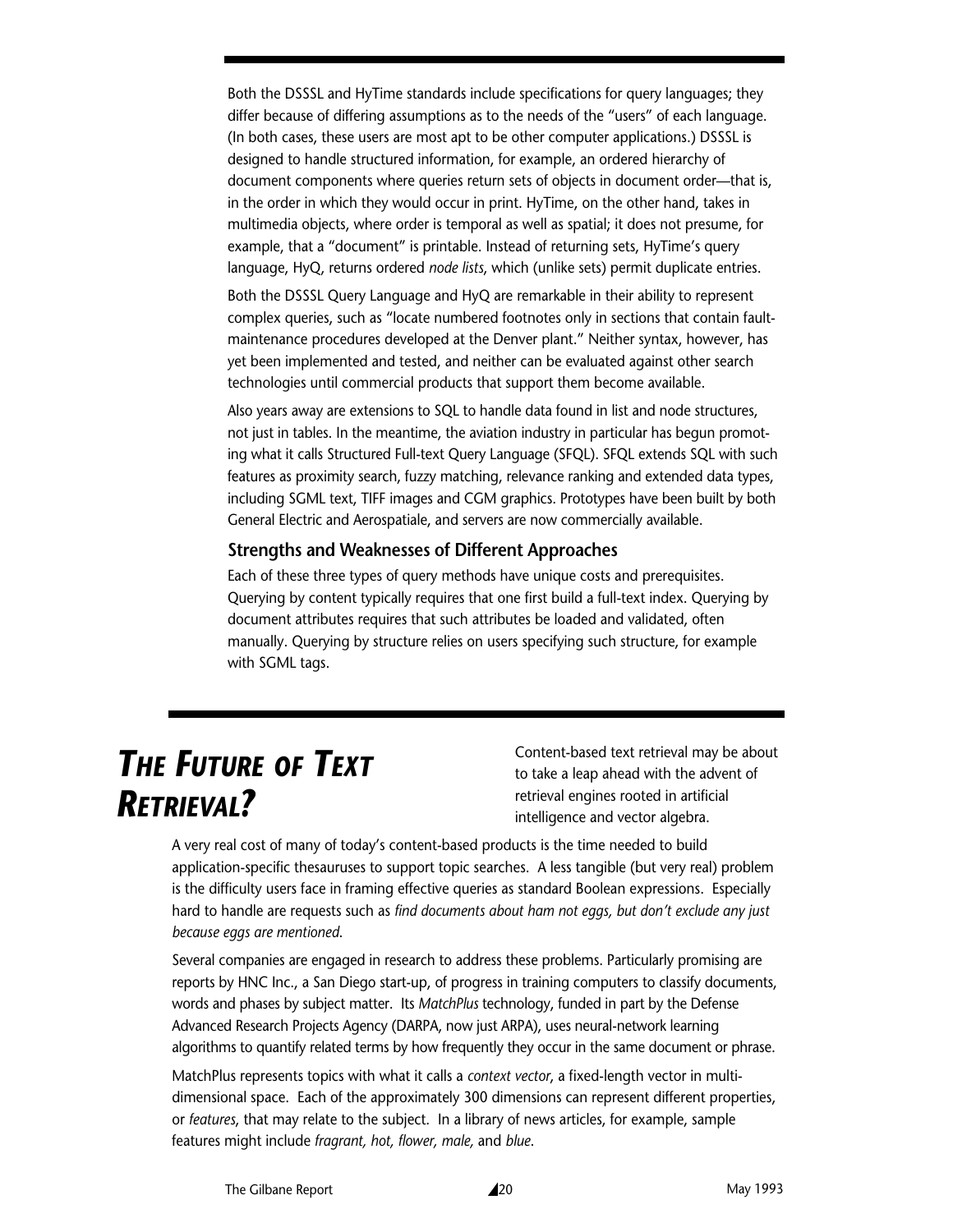| "Structure-       | The benefits are similarly varied. Query-by-content methods cast the widest net, using<br>inverted indexes to quickly locate any document that mentions a particular word, phrase                                                                                                                                    |  |  |  |
|-------------------|----------------------------------------------------------------------------------------------------------------------------------------------------------------------------------------------------------------------------------------------------------------------------------------------------------------------|--|--|--|
| sensitive queries | or topic. Structure-sensitive queries allow us to ask the most precise questions about how<br>such words or topics might be used. Queries on document metadata (attributes) are fast<br>and precise; with them, we are more likely to arrive at the particular document or version                                   |  |  |  |
| allow us to       | best suited to the task at hand.                                                                                                                                                                                                                                                                                     |  |  |  |
| ask the most      | In light of these differences, vendors find different ways to combine approaches. Some,<br>like Fulcrum Technologies, have come up with ways to extend SQL to include full-text                                                                                                                                      |  |  |  |
| precise           | queries. Berger Levrault/AIS decomposes SGML documents into relational database<br>records.                                                                                                                                                                                                                          |  |  |  |
| questions         | <b>Today's Document-Retrieval Products</b>                                                                                                                                                                                                                                                                           |  |  |  |
| about how         | In fact, many of today's commercial document-retrieval products are hybrids of some<br>sort, though most are clearly rooted in one of these three approaches to document<br>management.                                                                                                                              |  |  |  |
| such words or     | We can trace the management of large libraries of documents with relational database                                                                                                                                                                                                                                 |  |  |  |
| topics might      | technology to the development of imaging systems by vendors such as FileNet, IBM,<br>Kodak and Wang. Systems designed for electronic documents followed by a few years.                                                                                                                                              |  |  |  |
| be used.          | Some, like the one developed by FrameMaker reseller Workgroup Solutions, were<br>designed as general-purpose document-management systems that can track files of any<br>type. Others, like Westinghouse's PATHWAYS Interactive Publishing, are far more task-<br>specific or require documents to be in SGML format. |  |  |  |
|                   | Boss Logic, Documentum, Interleaf, Micro Dynamics and Xyvision also offer products<br>that support queries of this type. Many are evolving into workflow management<br>products, like InfoDesign's WorkSmart software, which was originally developed for the<br>U.S. military under the Joint CALS program.         |  |  |  |
|                   | Full-text retrieval products have a long history, growing out of research funded by                                                                                                                                                                                                                                  |  |  |  |

Once the computer is trained to recognize features, it can analyze large libraries of documents and assign such vectors to every word. Words with different meanings would get very different vectors; however, similar vectors would go to words that are similar in meaning (*car* and *automobile*, for example) or in context (*car, passenger, swerve* and *stoplight*).

Vector algebra can then be used to produce aggregate vectors for entire phrases, paragraphs or documents (*see figure*). To retrieve documents, the same process is used to assign a vector to each query. Queries need not conform to a particular syntax; any text string—even whole documents or selected paragraphs within them—can be used to define a query. The retrieval process takes the query and retrieves documents with similar vectors.

This method works especially well on *ham-but-not-eggs* queries. But what makes this technology especially exciting is the progress HNC reported recently in classifying documents *without* first assigning properties to each dimension. Since training computers to read words the way we do is time-consuming and costly, HNC has begun allowing the computer itself to decide which features each vector should represent. Although human observers might be hard-pressed to explain many of its choices, they proved surprisingly effective in classifying words and retrieving documents, without the up-front costs.

HNC has not yet announced plans to license this technology, but it is already building prototype applications for both commercial and government use.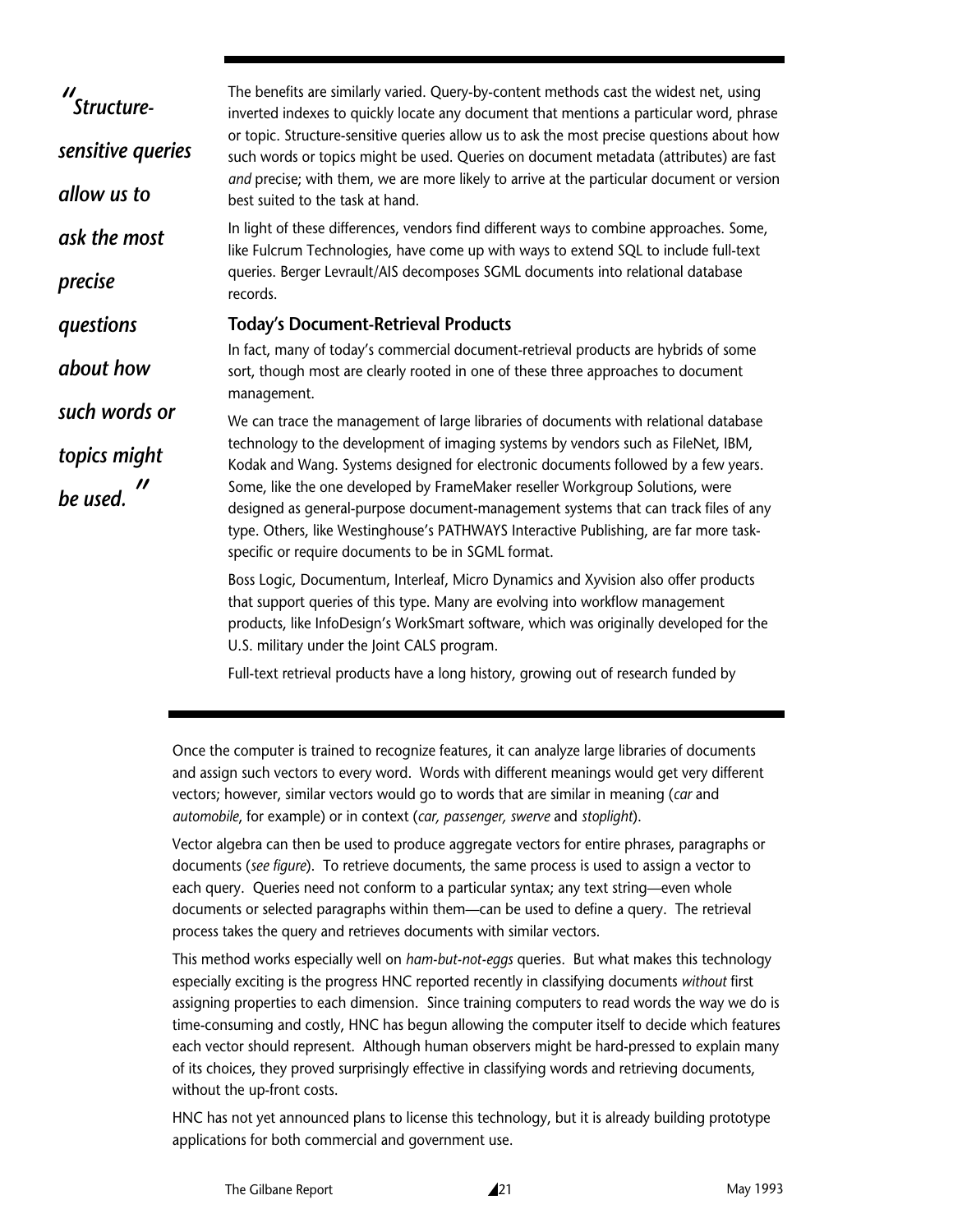defense and intelligence services. Market leaders Information Dimensions (BasisPLUS) and IBM (STAIRS) have largely set the standards here. Fulcrum Technology's software is now found in a number of electronic publishing products, including Interleaf's WorldView; Verity and Personal Library Software (PLS) are also established vendors whose search engines are often bundled into other vendors' products.

In this category, however, the spotlight today is on new players. Adobe, a powerful force in publishing thanks to its PostScript technology, enters the field soon when it begins shipping Acrobat, which by year's end should offer a Verity search option. Unlike other document *browsers* on today's market, which re-format documents to fit the computer screen or window, Acrobat will use a stripped-down version of PostScript to retain the appearance of the printed page. Adobe recently nodded to the importance of document structure in announcing that Acrobat's yet-to-be-released Portable Document Format will be extended within a year to reflect the SGML structure of documents. Another high-profile newcomer is WAIS, Inc., a company newly formed to carry on the development and support of Wide Area Information Servers (WAIS). Launched two years ago by a consortium of Thinking Machines, Apple Computer, Dow Jones and Peat, Marwick, the first WAIS was a public-domain "freeware" implementation of draft ANSI standard Z39.50. Already been installed on over 350 servers worldwide, WAIS drives many of the document servers accessible over the Internet. A key WAIS feature is *relevance feedback*: users can select any document returned by WAIS and ask for others like it. WAIS's search capabilities have otherwise been primitive to date, but the planned commercial version will remedy this. Another new product certain to boost awareness of full-text search is AppleSearch, a new groupware product from Apple's Enterprise System Division. In true Macintosh fashion, users mark documents for indexing by dragging them into a special "folder," which represents a directory on an AppleShare server. Apple's XTND file-converters extract text from documents for indexing and viewing; users see only text, since there are no links from the index back to the source application. *Reporters* (query scripts stored as a named *" Another new product certain to boost awareness of full-text search is AppleSearch, a new groupware product from Apple's Enterprise System Division. "*

their reporters and share them with others in their workgroup.

# *THE "RELIGIOUS" WAR OVER QUERIES*

The most contentious debate in document retrieval today boils down to one issue: should query languages be optimized to fit the user or the data?

On the one hand are the proponents of languages such as HyQ, defined in an appendix to the 1992 HyTime standard. Backers of this approach argue that documents today — especially multimedia documents — are too complex to be modelled under anything other than an objectoriented paradigm. Queries, they say, must be designed to navigate through a web of linked objects, even traversing into and returning results from document components stored in notations yet unknown.

icon) can be created and assigned to retrieve data on a regular basis; users can also copy

In the opposite camp are those who hold that document query languages will only achieve widespread use if they are user-friendly, not data-friendly. The market today for SQL tools and applications dwarfs other markets, even though there is far more information stored in documents than in fielded databases. This group argues that users are better served by building upon what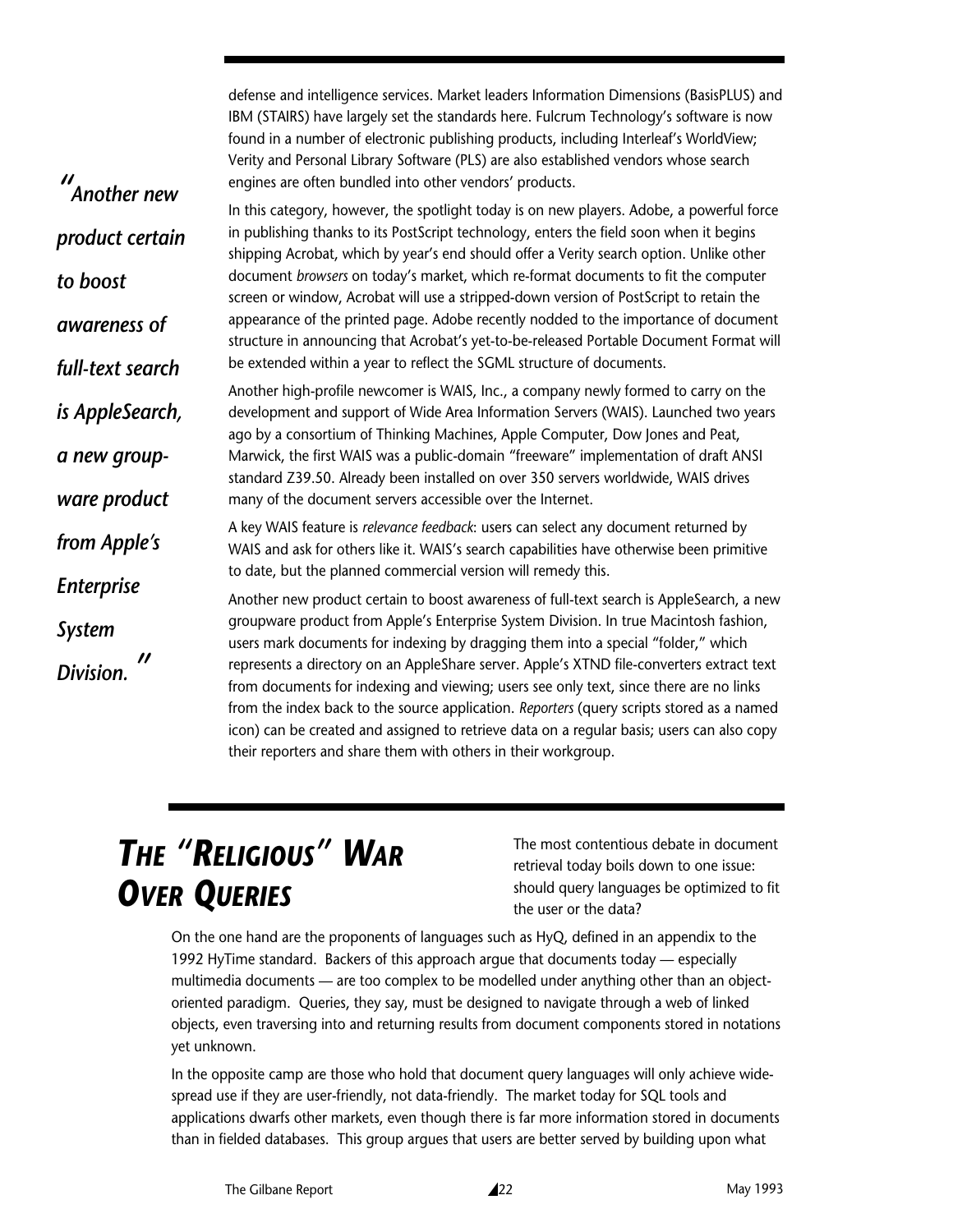In the absence of standards other than SGML, only a few commercial products have yet emerged to handle structure-based queries. A notable exception is the Pat full-text database system from Open Text Corporation. Originally developed in support of the online version of the Oxford English Dictionary, Pat indexes SGML documents and provides an applications programming interface with which to query both their content and structure. The products of Berger Levrault/AIS are also based on Pat technology.

DynaText, from Electronic Book Technologies, is a document browser that accepts native SGML documents. Using a unique query algorithm, DynaText first samples documents for terms named in the query, then applies the query itself against this subset library. DynaText also allows application developers to provide "prepackaged" queries for any class of documents (such as "find all documents where author is X and <warning> contains Y").

Alliance Technologies also offers a suite of tools, under the name TextManager, for managing libraries of structured documents. Including are tools for identifying structural elements within documents not already tagged in SGML.

# **RISKS & COSTS**

There are many traps associated with document query and retrieval solutions.

Perhaps the easiest to fall into is underestimating the impact they can have on how you do business.

This danger shows up in many ways. One is resistance by users. In our experience, managers often place a high value on expanding access to information, but their employees do not. Many, in fact, feel threatened by document-retrieval technologies. Such technologies empower users, but in doing so they disrupt informal political systems, in which power often rests with experienced employees who know best where information resides. One of the biggest risks in implementing document retrieval systems comes from ignoring such politics and inviting revolt, often led by the firm's most influential employees.

Other companies err, however, by pigeonholing these technologies in applications so narrow that few employees benefit. Firms that invest in document-retrieval technologies

they already know, even if it means accepting some (temporary?) limitations in the kinds of searches they can perform against such data.

SFQL, which layers text-oriented functions upon SQL, has become a lightning rod for this debate. This is unfortunate. Despite its ambitious title, SFQL was designed for a particular text-retrieval application, and as such it is saddled with limitations (such as handling only ASCII text) that unfairly cloud the larger issue.

The "religious" debate over these issues may be entertaining, but in our view it has gone on too long. Languages such as HyQ have an important role to play in managing complex databases. We do not, however, accept the argument that SQL can never be effectively extended to deal with such data. It is true that SQL arose from the relational model, but the physical structure of a document database need not mimic the logical view that SQL presents to users. We see no reason why an extended SQL cannot coexist with HyQ: one as a general-purpose "front-end" for retrieving useful information from all forms of databases, the other a back-end programming interface for managing the complexities of each underlying document-based repository.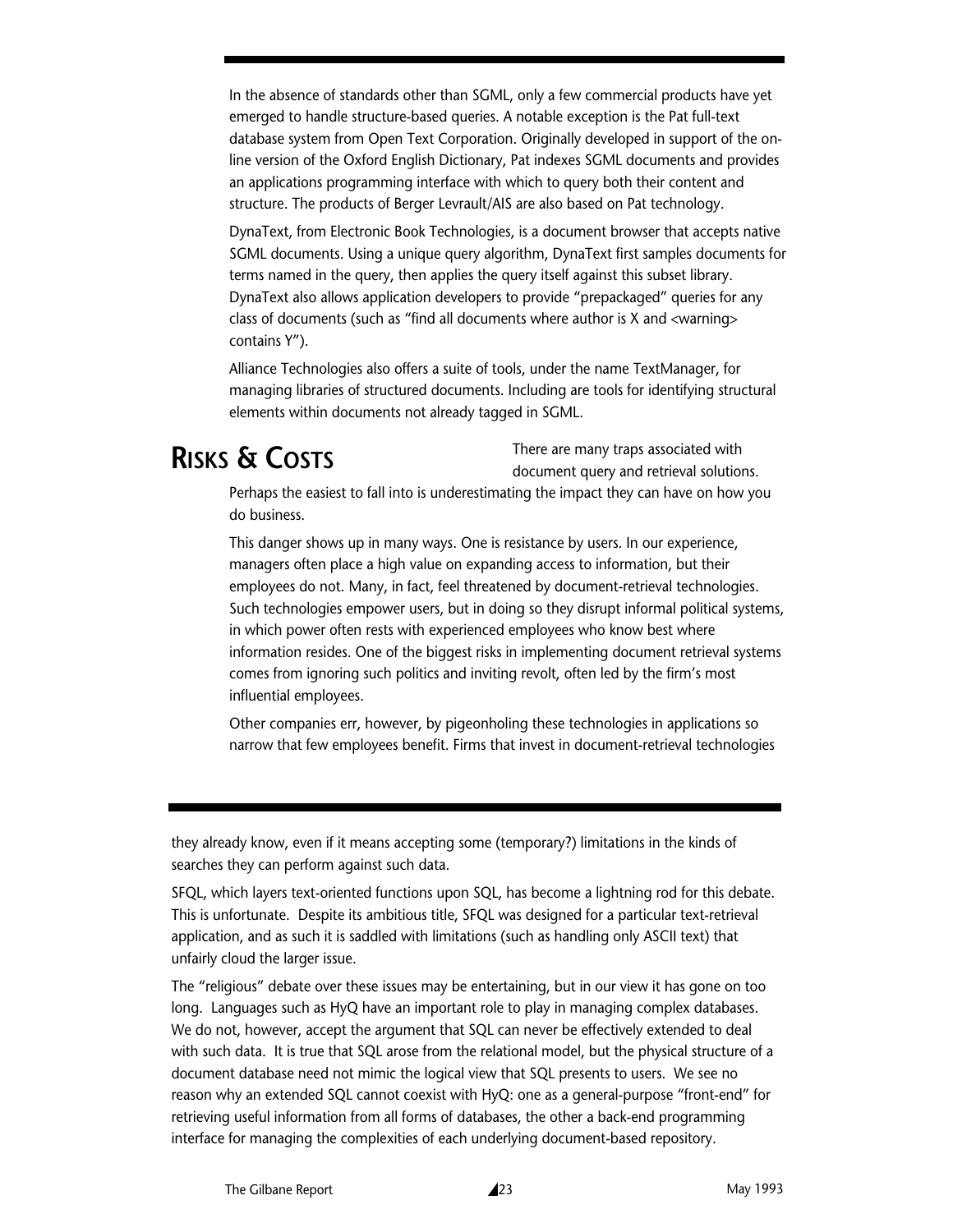should look for applications that scale up well, so that the costs of getting into this game can be offset by distributing the benefits more widely.

In our previous issue, we discussed in general terms another risk, that of protecting one's investment in document management technologies through open information and industry standards.

We will not repeat that discussion here, but the same issues apply. Few documentretrieval vendors still require that you convert source data to proprietary formats that may soon be obsolete and unsupported. Some, however, require documents be converted to SGML. While most companies, in our view, should have a strategy for migrating to SGML over time, doing so without careful planning is almost as dangerous and costly.

The good news is that vendors are responding, if slowly, to customer demands that they be allowed to read, create and verify SGML documents. What we still lack, however, is a full set of standards for building, accepting, editing, managing, converting and formatting them. Standards such as DSSSL must not only be adopted, like HyTime, but must yet be understood by publishing professionals and supported by a range of publishing products. Only then will many firms feel safe entrusting libraries of "missioncritical" information to SGML.

This bears on document retrieval in another way, because while some search technologies require SGML, others still discourage it. Especially when evaluating contentbased products, one should look not only at *whether* they support SGML but how; be especially wary of products that implement it in shallow, ham-handed ways that trivialize the importance of document structure. Structure-sensitive query technologies, on the other hand, often require SGML—perhaps before you are ready.

## **CONCLUSIONS & RECOMMENDATIONS**

Modern document-retrieval technologies can improve businesses in many ways. Some are pretty obvious. General employee productivity among information

workers improves with faster access to information. Customer service and customer satisfaction improve when employees who deal with customers can quickly pull together all the documents and data they need to address a customer's concerns.

Other benefits are more subtle. Redundant work is reduced through more effective reuse of existing documents and information. The quality of employees' work is enhanced through easier and wider exposure to examples of good work. Training effectiveness rises when the recently trained can review in an instant the materials and documents they covered in class.

Still largely unrealized are other benefits that *should* flow from new document-retrieval technologies. The cost of storing documents drops as formatting specifications are removed to a separate file, there to be shared among other documents. Hypertext webs develop as employees link documents to others that help to explain them. Employee writing styles become crisper; rather than repeat or rephrase information in other documents, they merely link the new document to them.

Today's document-retrieval technologies have evolved to the point where they offer real value across a wide range of applications. Most can be implemented with little impact on authoring practices (although some products, especially those designed specifically to direct employees to task-specific information, require more of authors than others).

Some retrieval products take only SGML-tagged documents as input. In some cases, such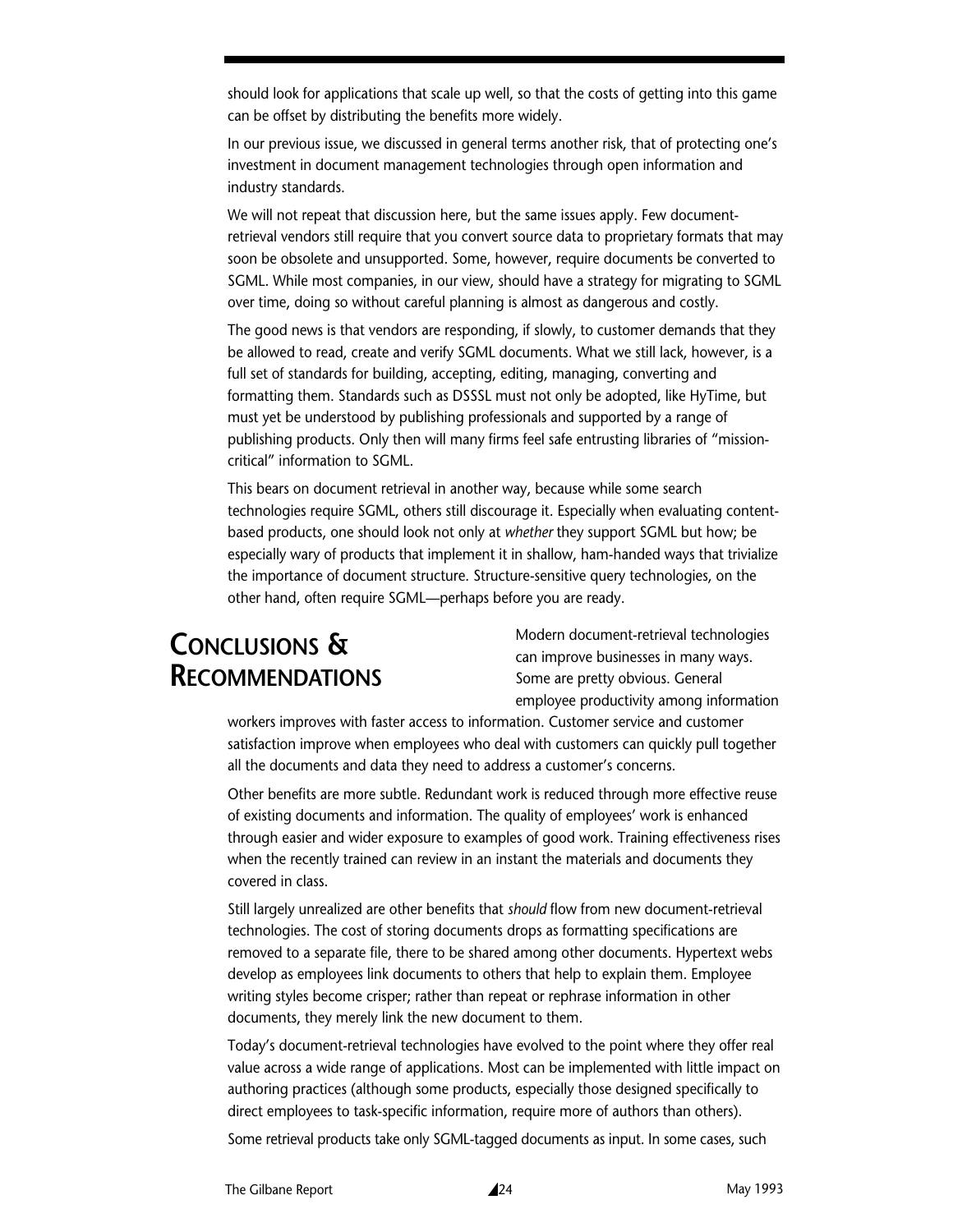requirements will incent companies to adopt SGML more quickly; in others, they will delay implementation of a document-retrieval strategy, until the editing and formatting of SGML documents are better supported by standards and by commercial products.

Before selecting and implementing a document-retrieval strategy, you should:

- 1. Identify and analyze existing business practices that could benefit from faster information retrieval.
- 2. Verify that the information required to support these practices is available in document form. If it is not, determine how such a library could be created and maintained.
- 3. Determine which employees or departments can make the best use of such information. Consider such factors as their role in the flow of information, their experience with on-line documents and their attitudes toward technological change.
- 4. Consider whether the benefits you seek would be more likely to derive from faster browsing of existing data, more directed access to appropriate versions of documents, or an ability to specify more precisely the kinds of documents needed. Focus on content-, database- or structure-oriented technologies accordingly.
- 5. Examine products that employ such technologies and explore whether any address your needs. Pay special attention to assumptions these products make about the condition or form of your documents, the frequency with which libraries must be updated, and any ongoing expenses you must incur in managing such libraries.
- 6. If possible, identify applications that are small enough to serve well as testbeds yet large enough to justify the conversion and tool costs required for pilot programs.
- 7. Perform a cost-benefit analysis that includes both short- and life-cycle costs, as well as spreading out costs over time. Validate by preparing similar plans for other systems and under other assumptions. Consider different potential pilot programs as part of this analysis.
- 8. Implement in a manner that tests your assumptions about the technology itself and how introducing it can affect your business practices.
- 9. Scale up the project over time, modifying or fine-tuning it based on your experiences in the pilot phase.

*Chip Canty*

#### **Corrected Illustration From The Last Issue**

Due to a translation error the '**TI**' and '**T2**' were left out of Figure 4 in the article on imaging, document & information management systems. The complete illustration is reproduced below.

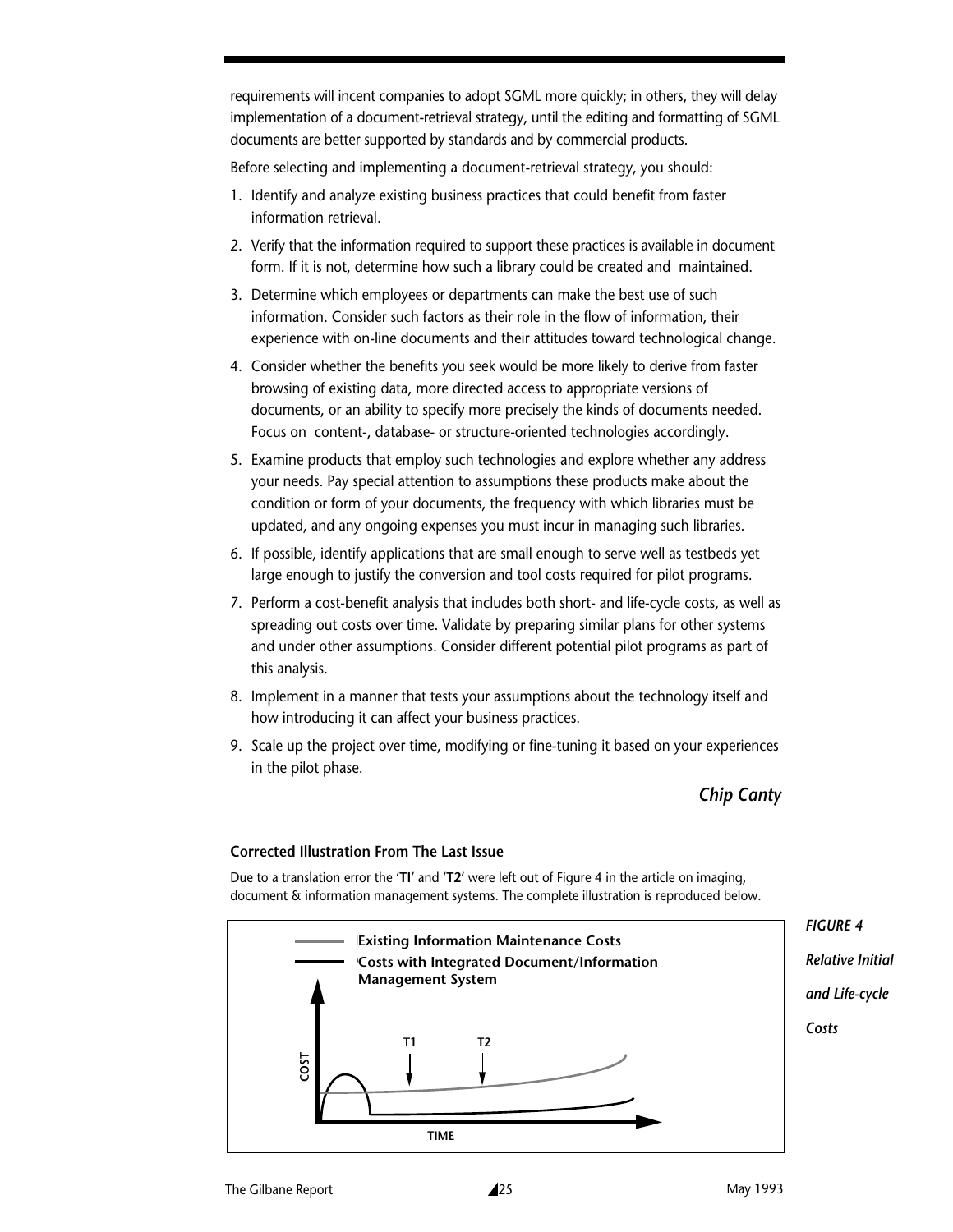# *GCA & PTM ANNOUNCE NEW 'DOCUMATION' CONFERENCE.*

The Graphic Communication Association (GCA) and Publishing Technology Management (PTM) have announced a major new conference and exposition to

focus on document-related technology and the convergence of document, data, and image management. The conference will be chaired by Frank Gilbane (your editor). Documation '94 will be held at the *Westin Century Plaza in Los Angeles, February 21-25, 1994.*

The focus of the conference is on the application of document technology in corporate information management strategies. This includes all aspects of document creation, document management, and document distribution, as well as the role of documents as interfaces to computer applications and databases, and as an architecture for managing multimedia information. The conference will be complemented by a formal exposition that will serve as a major event for vendors to demonstrate products and services that relate to document automation.

### **The Mission**

The goal of Documation '94 is to provide managers the information they require to develop strategies and approaches for the next decade to address the increasing need to integrate document systems with enterprise information bases. The conference will draw upon industry experts, leading vendors, and successful users, providing a comprehensive environment in which attendees can gather all the information they need to begin to make strategic decisions.

### **The Program**

An Industry Advisory Board, made up of twenty four leading companies in document and information system solutions, is currently reviewing program content and format. The conference will cover four areas:

- Imaging, document and data management how these technologies relate and compete, what core technologies and standards are involved, what the business challenges and risks are, and how interoperability can be accomplished.
- New document system technology multimedia, compound document architectures, client server architectures, middleware, and operating systems.
- On-demand document information electronic distribution, demand printing, and mobile information access.
- Vertical industry document system applications issues and case studies in telecommunications, pharmaceuticals, aerospace, insurance, and publishing.

### **Further Information**

To receive more information on the conference, or to receive an exhibitors kit, call Marion Elledge at (703) 519-8160. If you have proposals for topics or speakers, call Frank Gilbane at (617) 643-8855, or fax your proposal to (617) 648-0678. We will keep you up-to-date as the program develops.

# *CALENDAR OF EVENTS*

Below is a selection of key events covering open information and document system

issues. There are many other conferences and shows covering related topics. We will attempt to keep this list to those events that focus on areas most directly related to the areas covered in our report.

**Seybold Paris.** June 1-3, 1993, Paris, France. A new Seybold conference and exhibition on electronic publishing. Call +44 32 341 0561, Fax +44 32 341 0279.

**Information & Technology Week**. August 30-September 3, 1993, Anaheim, CA. GCA tutorials and seminar. Call (703) 519-8160, Fax (703) 548-2867.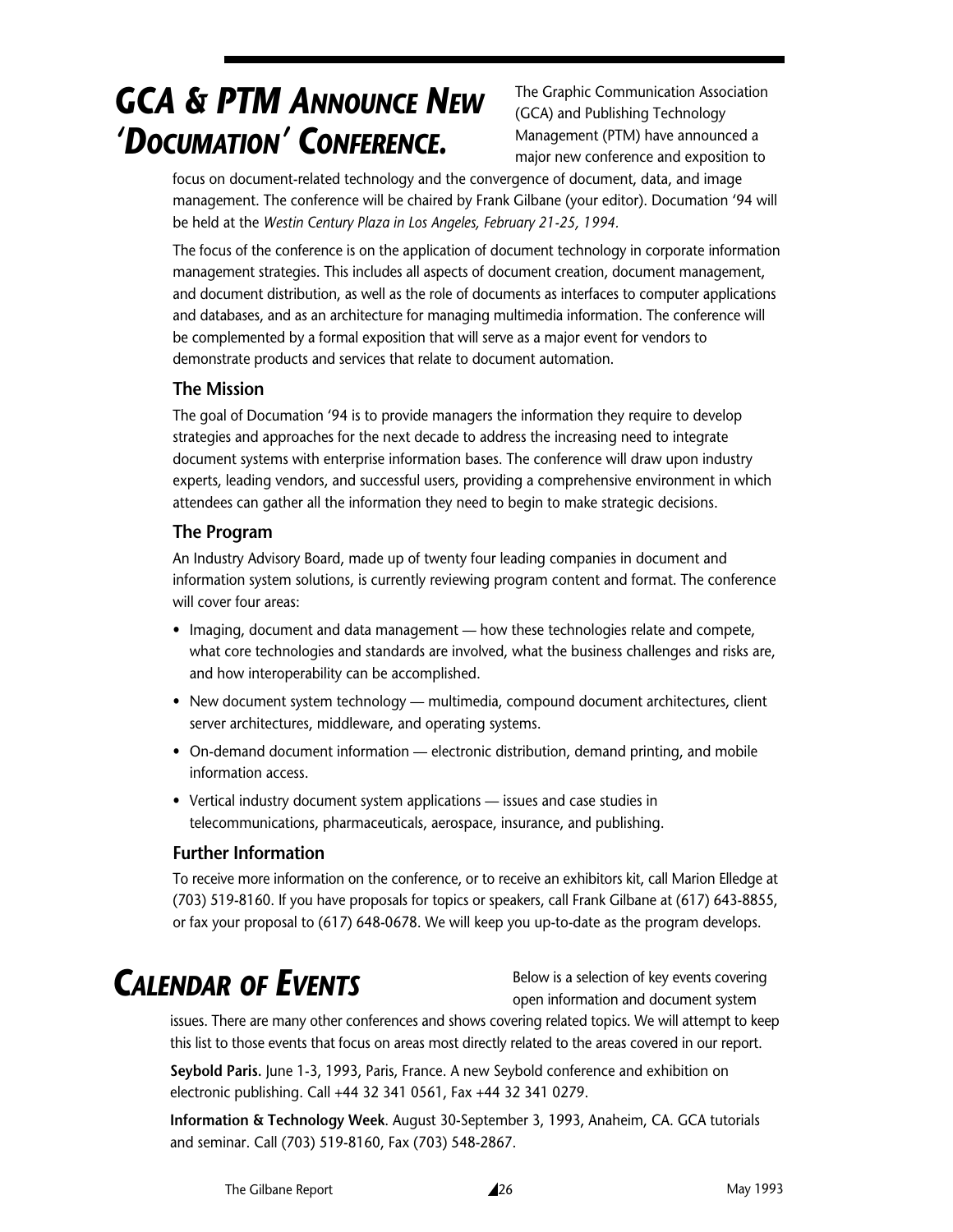**CALS Europe '93.** September 22-24, 1993, Berlin, Germany. Conference and exhibition on CALSrelated activity in Europe. Call (202) 775-9556, Fax (202) 775-8122.

**CALS Pacific '93.** October 1993. Conference and exhibition for CALS activities in the Pacific Rim. Call (202) 775-9556, Fax (202) 775-8122.

**Seybold San Francisco.** October 20-23, 1993. San Francisco, CA. The enormous computer publishing exhibition and conference. Call (310) 457-8500, Fax (310) 457-8510.

**CD-ROM Expo.** October 27-29, 1993, Boston MA. Conference, tutorials, and exhibition. Call (617) 361-8000, Fax (617) 361-3389.

**CALS Expo '93.** November 1-4, 1993, Atlanta, GA. The annual conference and exhibition. Call (202) 775-1440, Fax (202) 775-1309.

**Hypertext '93.** November 14-18, 1993, Seattle, WA. Conference covering research in applications of hypertext-related technology. Call (212) 869-7440, Fax (212) 944-1318.

**Explor.** November 14-19, 1993, Denver, CO. The annual conference and exhibition on electronic printing systems. Call (310) 373-3633, Fax (310) 375-4240.

# *TOPICS TO BE COVERED IN FUTURE ISSUES*

The subjects listed below are some of the areas we will be covering, in no particular order. If you have an opinion about which topics you would like to see added or covered sooner rather than later, let us know.

**Electronic Distribution —** Does One Size Fit All? Who Are The Players? What Are The Options? Are Pages Important?

**Documents As Interfaces —** Is This An Option For Today? What Will The Future Bring?

**SGML & Presentation Interchange —** What Standards Are Available Or Appropriate? (DSSSL, OS/FOSI, HyTime, ODA, etc.)

**Document Management & Databases —** How Do Current Document Management Products Integrate Database Technology? How Will Future Products Do It?

**Authoring Systems —** Do You Need Different Kinds For Different Media?

**"Middleware" —** What Is This Layer Of Software In Between Operating Systems And Applications? Is It The New Proprietary Trap? What Does It Mean To Your Decisions About Document Systems?

**ISO 9000 —** What Kind Of Document Management System Do You Need To Meet This Quality System Standard?

**Open Systems & Client Servers —** What Are They? How Do They Relate To Document System Technology?

**Document Elements & Distributed Objects —** How Do They Relate To Each Other?

**CALS & IETMS —** What Are They? How Do They Influence Open System Technology?

**Imaging Technology —** How Is It Evolving?

**The Airframe And Airline Industry's Strategy For Sharing Product Information —** What Can You Learn From It?

**New Drug Applications —** What Document System Strategies Make Sense For The Pharmaceutical Industry?

**Object & Relational Databases —** Which Approach Is More Suited To Your Document Systems Needs?